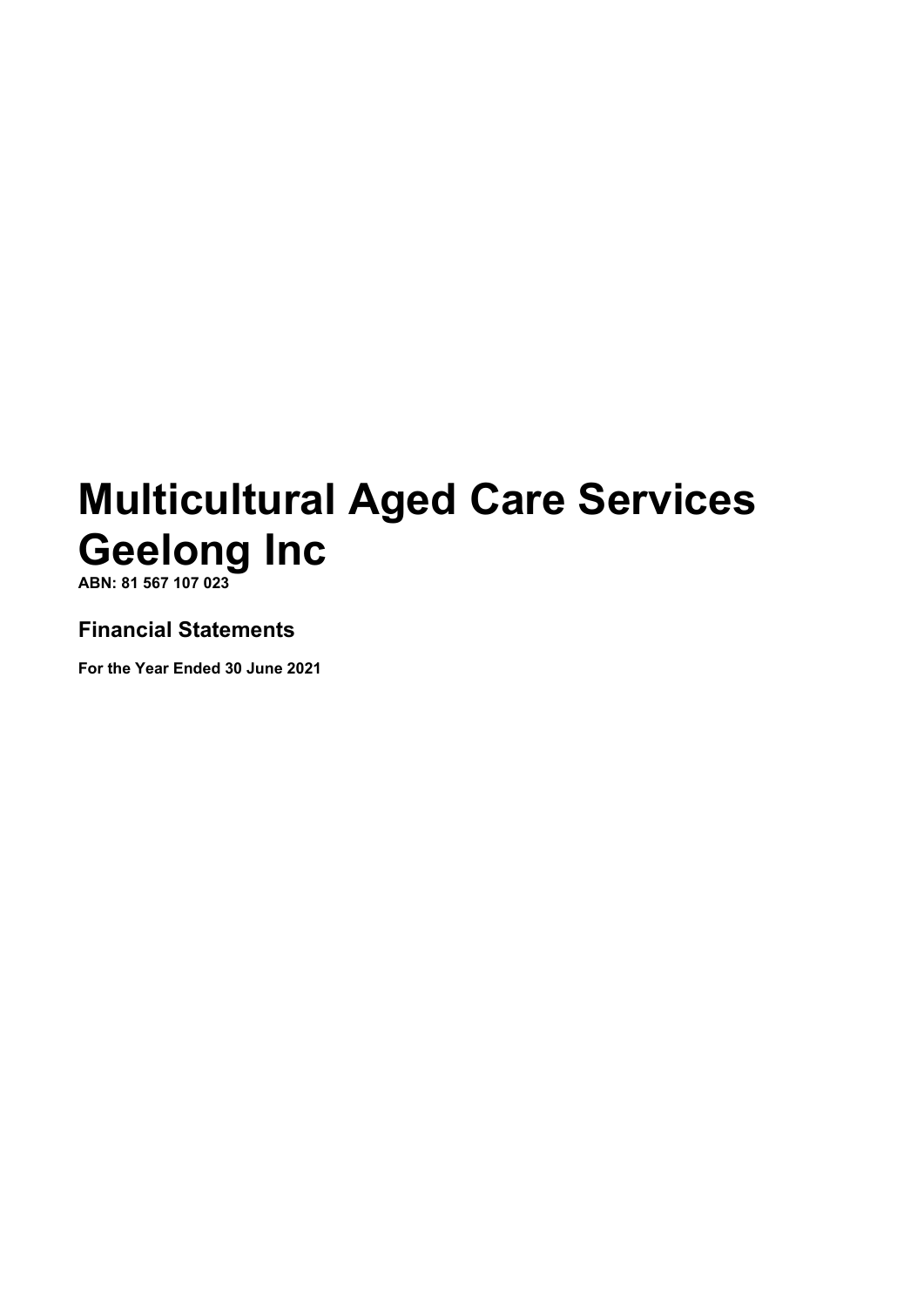**ABN: 81 567 107 023**

## **Contents**

## **For the Year Ended 30 June 2021**

| <b>Financial Statements</b>                                |    |
|------------------------------------------------------------|----|
| Statement of Profit or Loss and Other Comprehensive Income |    |
| <b>Statement of Financial Position</b>                     | າ  |
| Statement of Changes in Equity                             | 3  |
| <b>Statement of Cash Flows</b>                             | 4  |
| Notes to the Financial Statements                          | 5  |
| Responsible Persons' Declaration                           | 23 |

Page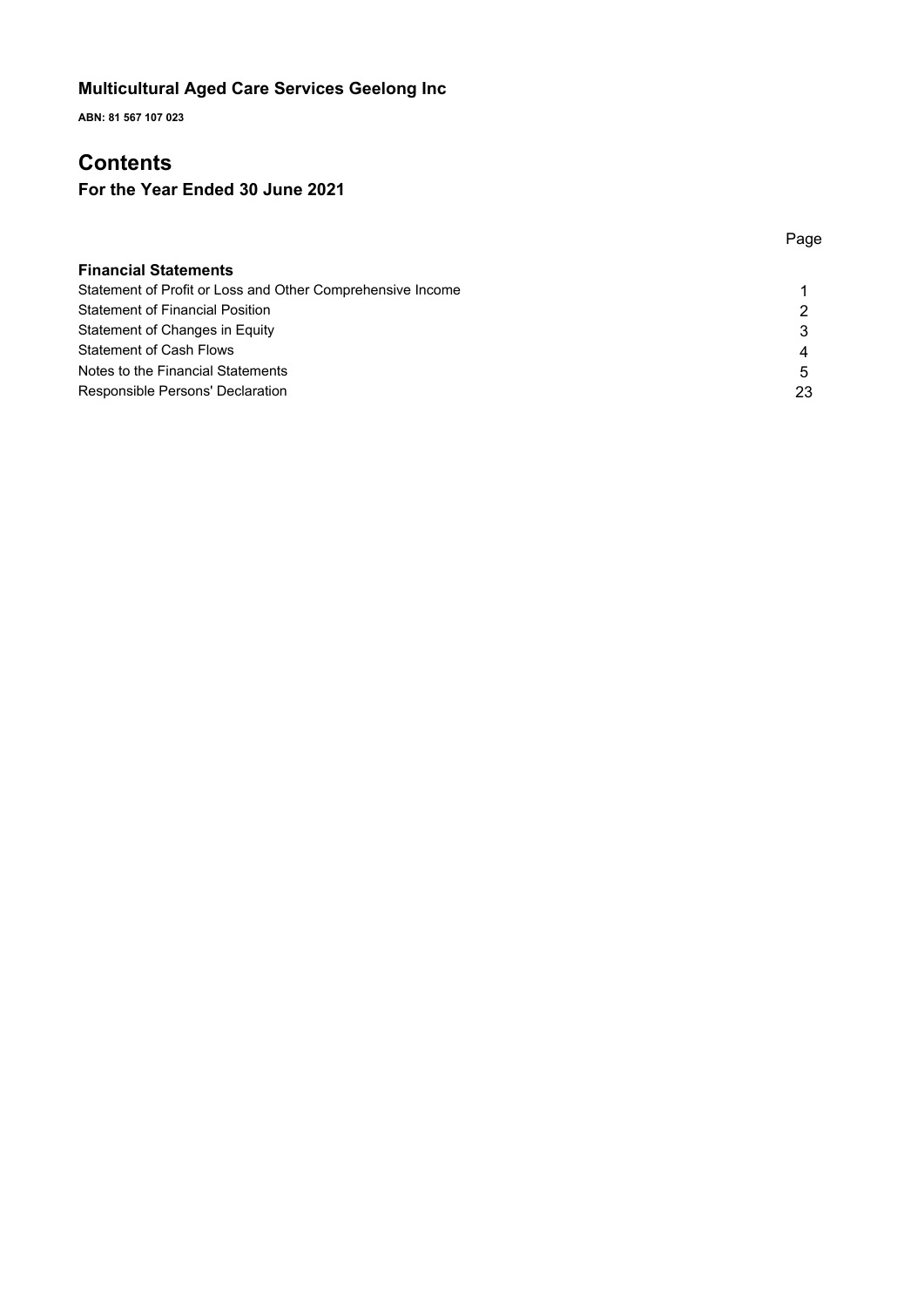**ABN: 81 567 107 023**

## **Statement of Profit or Loss and Other Comprehensive Income For the Year Ended 30 June 2021**

|                                                       |             | 2021           | 2020           |
|-------------------------------------------------------|-------------|----------------|----------------|
| <b>Revenue from Ordinary Activities</b>               | <b>Note</b> | \$             | \$             |
| <b>Residential Aged Care &amp; Home Care Packages</b> |             |                |                |
| - Operating income                                    | 4           | 18,422,701     | 18,064,343     |
| - Capital purpose income                              | 4           |                | 15,000         |
| Investment income                                     | 4           | 954,228        | (86, 127)      |
| Other income                                          | 4           | 638,378        | 512,416        |
| <b>Total Revenue</b>                                  |             | 20,015,307     | 18,505,632     |
| <b>Expenses</b>                                       |             |                |                |
| Employee benefits expense                             |             | (11, 672, 826) | (10, 775, 892) |
| Brokered services and programs                        |             | (2,507,092)    | (2,249,797)    |
| Medical requisites                                    |             | (1, 427, 799)  | (997, 460)     |
| Food services expenses                                |             | (614, 201)     | (629, 083)     |
| Environmental and maintenance                         |             | (575, 110)     | (543,920)      |
| Light, fuel, power and water                          |             | (356, 348)     | (326, 740)     |
| Administration expenses                               |             | (1,401,936)    | (1,201,223)    |
| Finance expenses                                      |             | (86, 684)      | (112, 954)     |
| Depreciation and amortisation expense                 |             | (1,081,768)    | (1,008,958)    |
| <b>Total Expenses</b>                                 |             | (19,723,764)   | (17, 846, 027) |
| Surplus from ordinary activities                      |             | 291,543        | 659,605        |
| <b>Other Comprehensive Income</b>                     |             |                |                |
| <b>Total Comprehensive Income for year</b>            |             | 291,543        | 659,605        |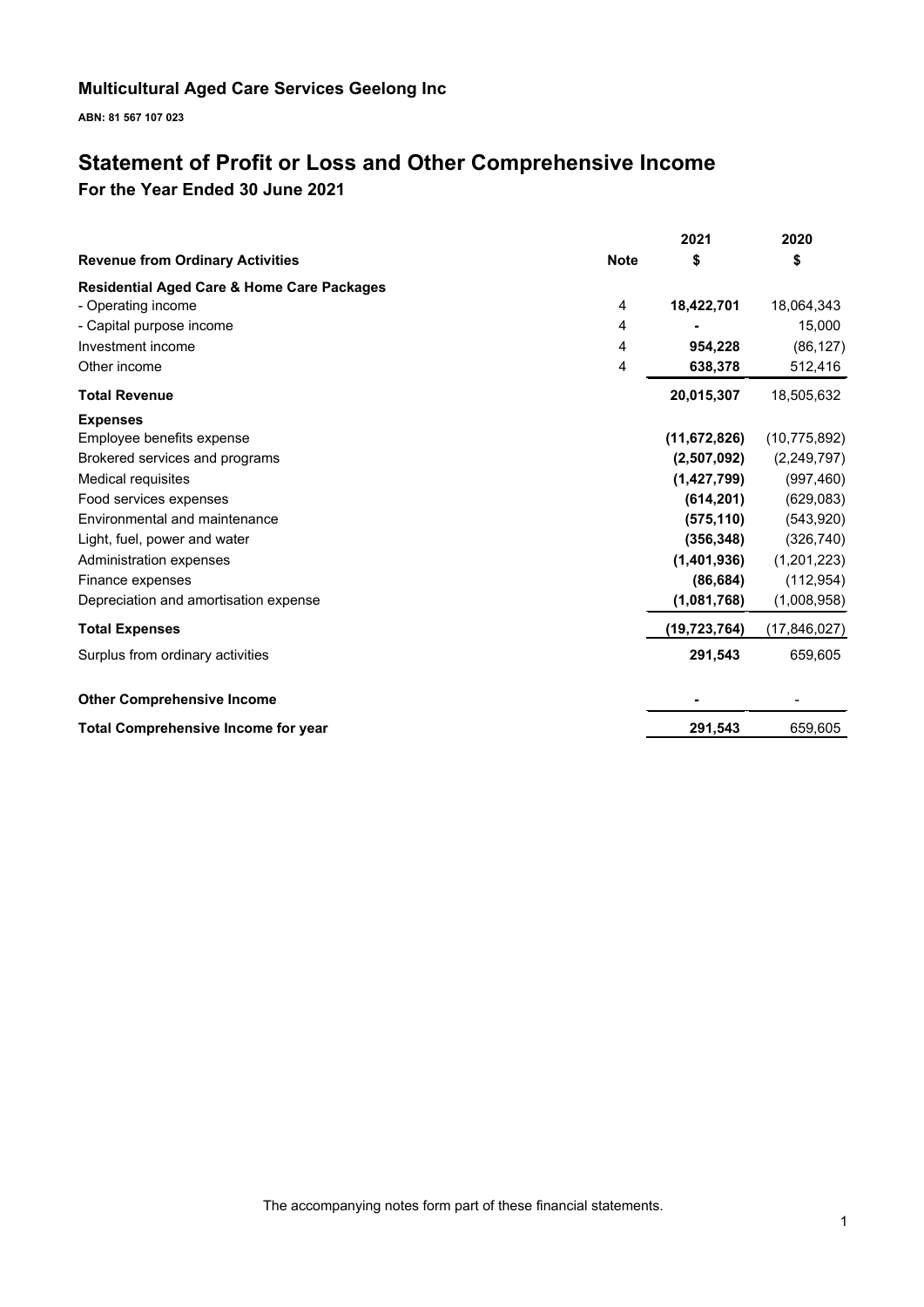**ABN: 81 567 107 023**

## **Statement of Financial Position As At 30 June 2021**

| <b>Note</b><br>\$<br>\$<br><b>CURRENT ASSETS</b><br>Cash and cash equivalents<br>5<br>4,580,011<br>6,418,589<br>6<br>Trade and other receivables<br>943,862<br>268,530<br>$\overline{7}$<br>7,382,402<br>9,445,134<br><b>TOTAL CURRENT ASSETS</b><br>14,969,007<br>14,069,521<br>8<br>29,457,617<br>29,699,366<br>9<br>794,800<br>76,062<br>TOTAL NON-CURRENT ASSETS<br>30,252,417<br>29,775,428<br><b>TOTAL ASSETS</b><br>43,844,949<br>45,221,424<br><b>CURRENT LIABILITIES</b><br>Trade and other payables<br>10<br>2,475,894<br>1,940,424<br>1,805,289<br>13<br>1,800,160<br>Lease liabilities<br>9<br>141,659<br>27,062<br>Other financial liabilities<br>12<br>22,319,226<br>22,339,021<br>11<br>243,450<br>Borrowings<br>297,657<br><b>TOTAL CURRENT LIABILITIES</b><br>27,034,596<br>26,355,246<br>13<br>468,311<br>431,356<br>3,164,850<br>11<br>2,921,400<br>Borrowings<br>9<br>660,310<br>48,233<br>TOTAL NON-CURRENT LIABILITIES<br>4,050,021<br>3,644,439<br><b>TOTAL LIABILITIES</b><br>31,084,617<br>29,999,685<br>14,136,807<br>13,845,264<br><b>EQUITY</b><br>14,136,807<br>13,845,264<br>Retained earnings<br><b>TOTAL EQUITY</b><br>14,136,807<br>13,845,264 |                               | 2021 | 2020 |
|---------------------------------------------------------------------------------------------------------------------------------------------------------------------------------------------------------------------------------------------------------------------------------------------------------------------------------------------------------------------------------------------------------------------------------------------------------------------------------------------------------------------------------------------------------------------------------------------------------------------------------------------------------------------------------------------------------------------------------------------------------------------------------------------------------------------------------------------------------------------------------------------------------------------------------------------------------------------------------------------------------------------------------------------------------------------------------------------------------------------------------------------------------------------------------|-------------------------------|------|------|
|                                                                                                                                                                                                                                                                                                                                                                                                                                                                                                                                                                                                                                                                                                                                                                                                                                                                                                                                                                                                                                                                                                                                                                                 |                               |      |      |
|                                                                                                                                                                                                                                                                                                                                                                                                                                                                                                                                                                                                                                                                                                                                                                                                                                                                                                                                                                                                                                                                                                                                                                                 | <b>ASSETS</b>                 |      |      |
|                                                                                                                                                                                                                                                                                                                                                                                                                                                                                                                                                                                                                                                                                                                                                                                                                                                                                                                                                                                                                                                                                                                                                                                 |                               |      |      |
|                                                                                                                                                                                                                                                                                                                                                                                                                                                                                                                                                                                                                                                                                                                                                                                                                                                                                                                                                                                                                                                                                                                                                                                 |                               |      |      |
|                                                                                                                                                                                                                                                                                                                                                                                                                                                                                                                                                                                                                                                                                                                                                                                                                                                                                                                                                                                                                                                                                                                                                                                 |                               |      |      |
|                                                                                                                                                                                                                                                                                                                                                                                                                                                                                                                                                                                                                                                                                                                                                                                                                                                                                                                                                                                                                                                                                                                                                                                 | Other financial assets        |      |      |
|                                                                                                                                                                                                                                                                                                                                                                                                                                                                                                                                                                                                                                                                                                                                                                                                                                                                                                                                                                                                                                                                                                                                                                                 |                               |      |      |
|                                                                                                                                                                                                                                                                                                                                                                                                                                                                                                                                                                                                                                                                                                                                                                                                                                                                                                                                                                                                                                                                                                                                                                                 | NON-CURRENT ASSETS            |      |      |
|                                                                                                                                                                                                                                                                                                                                                                                                                                                                                                                                                                                                                                                                                                                                                                                                                                                                                                                                                                                                                                                                                                                                                                                 | Property, plant and equipment |      |      |
|                                                                                                                                                                                                                                                                                                                                                                                                                                                                                                                                                                                                                                                                                                                                                                                                                                                                                                                                                                                                                                                                                                                                                                                 | Right-of-use assets           |      |      |
|                                                                                                                                                                                                                                                                                                                                                                                                                                                                                                                                                                                                                                                                                                                                                                                                                                                                                                                                                                                                                                                                                                                                                                                 |                               |      |      |
|                                                                                                                                                                                                                                                                                                                                                                                                                                                                                                                                                                                                                                                                                                                                                                                                                                                                                                                                                                                                                                                                                                                                                                                 |                               |      |      |
|                                                                                                                                                                                                                                                                                                                                                                                                                                                                                                                                                                                                                                                                                                                                                                                                                                                                                                                                                                                                                                                                                                                                                                                 | <b>LIABILITIES</b>            |      |      |
|                                                                                                                                                                                                                                                                                                                                                                                                                                                                                                                                                                                                                                                                                                                                                                                                                                                                                                                                                                                                                                                                                                                                                                                 |                               |      |      |
|                                                                                                                                                                                                                                                                                                                                                                                                                                                                                                                                                                                                                                                                                                                                                                                                                                                                                                                                                                                                                                                                                                                                                                                 | Short term provisions         |      |      |
|                                                                                                                                                                                                                                                                                                                                                                                                                                                                                                                                                                                                                                                                                                                                                                                                                                                                                                                                                                                                                                                                                                                                                                                 |                               |      |      |
|                                                                                                                                                                                                                                                                                                                                                                                                                                                                                                                                                                                                                                                                                                                                                                                                                                                                                                                                                                                                                                                                                                                                                                                 |                               |      |      |
|                                                                                                                                                                                                                                                                                                                                                                                                                                                                                                                                                                                                                                                                                                                                                                                                                                                                                                                                                                                                                                                                                                                                                                                 |                               |      |      |
|                                                                                                                                                                                                                                                                                                                                                                                                                                                                                                                                                                                                                                                                                                                                                                                                                                                                                                                                                                                                                                                                                                                                                                                 |                               |      |      |
|                                                                                                                                                                                                                                                                                                                                                                                                                                                                                                                                                                                                                                                                                                                                                                                                                                                                                                                                                                                                                                                                                                                                                                                 | NON-CURRENT LIABILITIES       |      |      |
|                                                                                                                                                                                                                                                                                                                                                                                                                                                                                                                                                                                                                                                                                                                                                                                                                                                                                                                                                                                                                                                                                                                                                                                 | Provisions                    |      |      |
|                                                                                                                                                                                                                                                                                                                                                                                                                                                                                                                                                                                                                                                                                                                                                                                                                                                                                                                                                                                                                                                                                                                                                                                 |                               |      |      |
|                                                                                                                                                                                                                                                                                                                                                                                                                                                                                                                                                                                                                                                                                                                                                                                                                                                                                                                                                                                                                                                                                                                                                                                 | Lease liabilities             |      |      |
|                                                                                                                                                                                                                                                                                                                                                                                                                                                                                                                                                                                                                                                                                                                                                                                                                                                                                                                                                                                                                                                                                                                                                                                 |                               |      |      |
|                                                                                                                                                                                                                                                                                                                                                                                                                                                                                                                                                                                                                                                                                                                                                                                                                                                                                                                                                                                                                                                                                                                                                                                 |                               |      |      |
|                                                                                                                                                                                                                                                                                                                                                                                                                                                                                                                                                                                                                                                                                                                                                                                                                                                                                                                                                                                                                                                                                                                                                                                 | <b>NET ASSETS</b>             |      |      |
|                                                                                                                                                                                                                                                                                                                                                                                                                                                                                                                                                                                                                                                                                                                                                                                                                                                                                                                                                                                                                                                                                                                                                                                 |                               |      |      |
|                                                                                                                                                                                                                                                                                                                                                                                                                                                                                                                                                                                                                                                                                                                                                                                                                                                                                                                                                                                                                                                                                                                                                                                 |                               |      |      |
|                                                                                                                                                                                                                                                                                                                                                                                                                                                                                                                                                                                                                                                                                                                                                                                                                                                                                                                                                                                                                                                                                                                                                                                 |                               |      |      |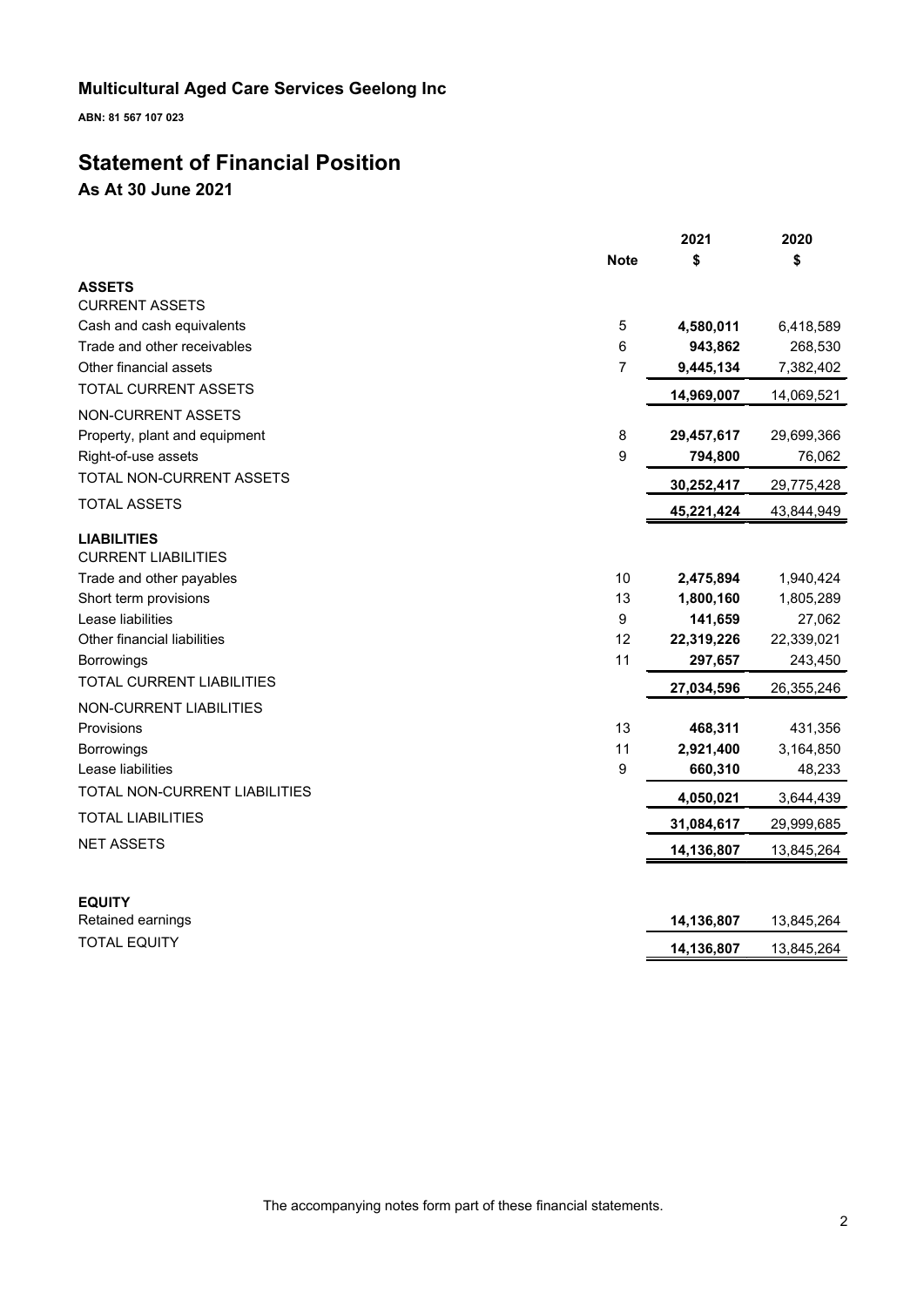**ABN: 81 567 107 023**

## **Statement of Changes in Equity**

## **For the Year Ended 30 June 2021**

|                                        | <b>Retained</b><br><b>Earnings</b> | Total      |
|----------------------------------------|------------------------------------|------------|
|                                        | \$                                 | \$         |
| 2021                                   |                                    |            |
| Balance at 1 July 2020                 | 13,845,264                         | 13,845,264 |
| Surplus from ordinary activities       | 291,543                            | 291,543    |
| Balance at 30 June 2021                | 14,136,807                         | 14,136,807 |
| 2020                                   |                                    |            |
| Balance at 1 July 2019                 | 13, 187, 118                       | 13,187,118 |
| Restatement due to adoption of AASB 16 | (1, 459)                           | (1, 459)   |
| <b>Balance at restated</b>             | 13,185,659                         | 13,185,659 |
| Surplus from ordinary activities       | 659,605                            | 659,605    |
| Balance at 30 June 2020                | 13,845,264                         | 13.845.264 |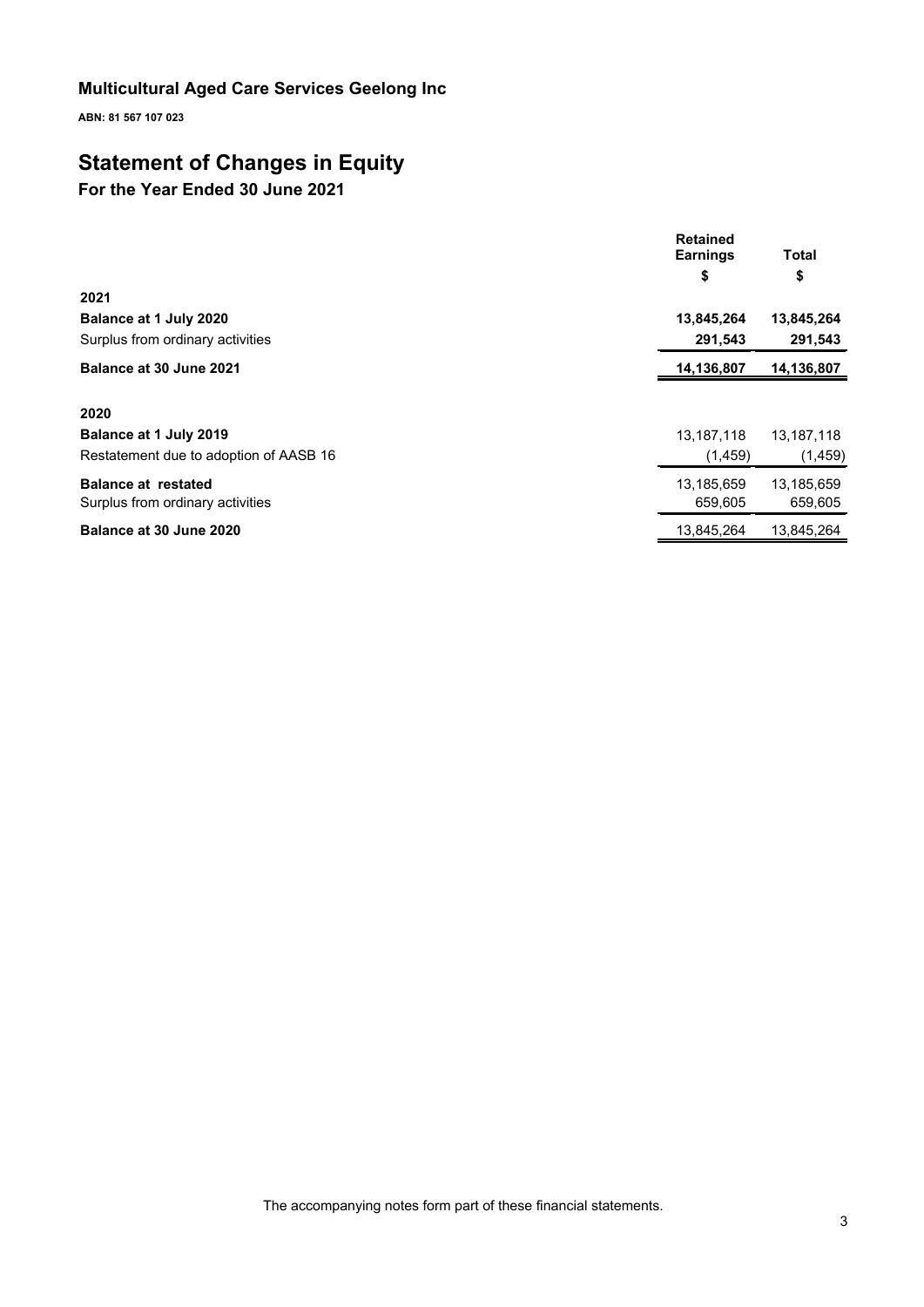**ABN: 81 567 107 023**

## **Statement of Cash Flows**

## **For the Year Ended 30 June 2021**

|                                                           |             | 2021           | 2020           |
|-----------------------------------------------------------|-------------|----------------|----------------|
|                                                           | <b>Note</b> | \$             | S              |
| <b>CASH FLOWS FROM OPERATING ACTIVITIES:</b>              |             |                |                |
| <b>Receipts</b>                                           |             |                |                |
| Receipts from government subsidies                        |             | 13,903,540     | 12,323,226     |
| Interest received                                         |             | 291,842        | 115,639        |
| Fees for accommodation and services                       |             | 4,001,411      | 6,066,176      |
| Donations and capital grants                              |             | 36,726         | 57,424         |
| Other operating income                                    |             | 508,032        | 737,806        |
| <b>Payments</b>                                           |             |                |                |
| Payments to employees                                     |             | (11, 641, 000) | (10, 586, 762) |
| Finance costs                                             |             | (86, 684)      | (108, 462)     |
| Payments to suppliers                                     |             | (6,400,026)    | (5,998,203)    |
| Net cash provided by/(used in) operating activities       | 20          | 613,841        | 2,606,844      |
| <b>CASH FLOWS FROM INVESTING ACTIVITIES:</b>              |             |                |                |
| Proceeds from sale of plant and equipment                 |             |                | 15,000         |
| Purchase of property, plant and equipment                 |             | (773, 311)     | (4, 552, 746)  |
| Net purchase of financial assets                          |             | (1,411,298)    | (549, 210)     |
| Net cash provided by/(used in) investing activities       |             | (2, 184, 609)  | (5,086,956)    |
| <b>CASH FLOWS FROM FINANCING ACTIVITIES:</b>              |             |                |                |
| Net receipt of RAD's                                      |             | (19, 795)      | 4,336,086      |
| Repayment of borrowings                                   |             | (189, 243)     | (243, 450)     |
| Payment of lease liabilities                              |             | (58, 772)      | (30, 015)      |
| Net cash provided by/(used in) financing activities       |             | (267, 810)     | 4,062,621      |
| Net increase/(decrease) in cash and cash equivalents held |             | (1,838,578)    | 1,582,509      |
| Cash and cash equivalents at beginning of year            |             | 6,418,589      | 4,836,080      |
| Cash and cash equivalents at end of financial year        | 5           | 4,580,011      | 6,418,589      |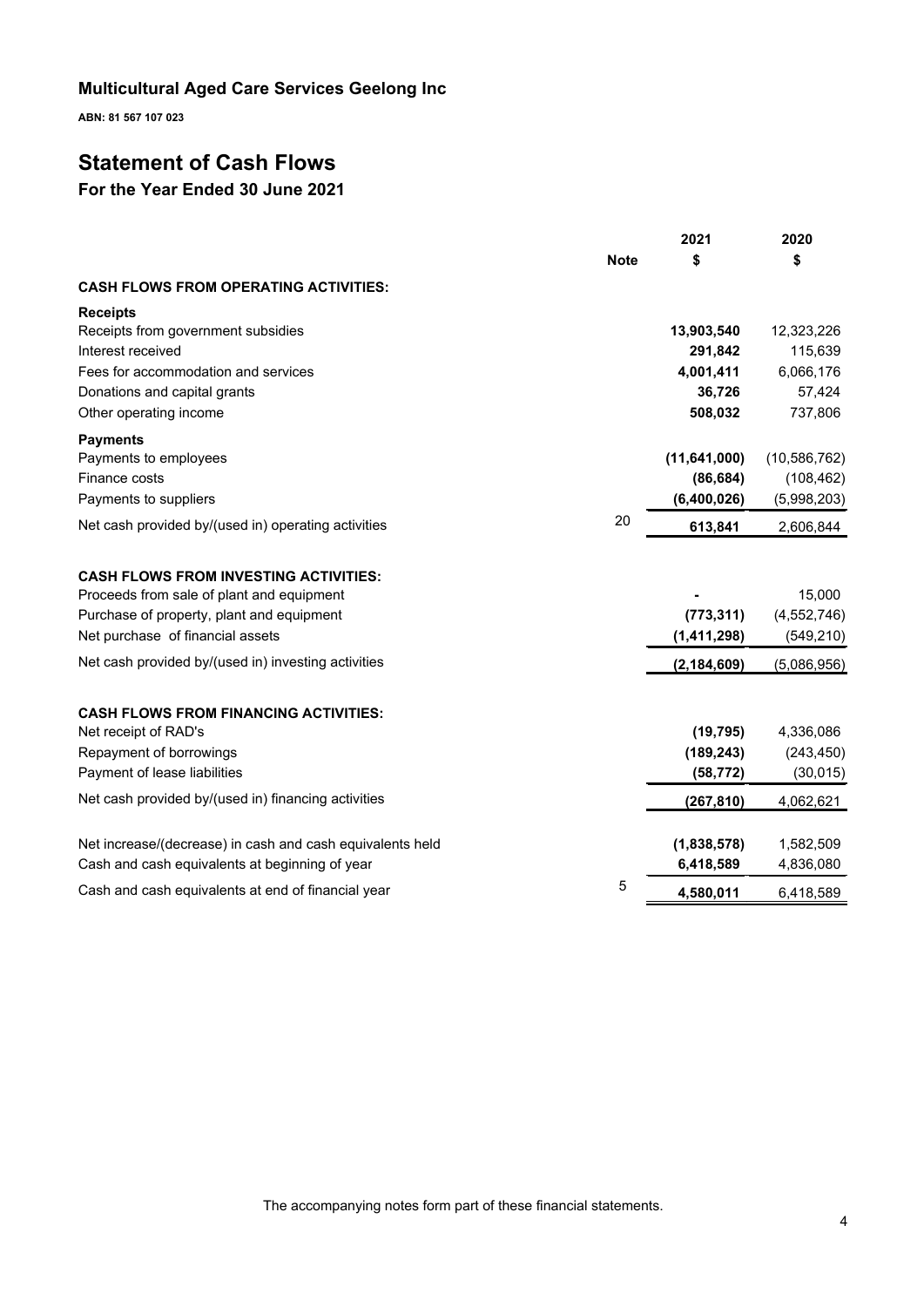**ABN: 81 567 107 023**

## **Notes to the Financial Statements For the Year Ended 30 June 2021**

The financial report covers Multicultural Aged Care Services Geelong Inc as an individual entity. Multicultural Aged Care Services Geelong Inc is a not-for-profit Association limited by guarantee, incorporated and domiciled in Australia.

The functional and presentation currency of Multicultural Aged Care Services Geelong Inc is Australian dollars.

Comparatives are consistent with prior years, unless otherwise stated.

#### **1 Basis of Preparation**

The financial statements are general purpose financial statements that have been prepared in accordance with the Australian Accounting Standards and the *Australian Charities and Not-for-profits Commission Act 2012.*

#### **2 Summary of Significant Accounting Policies**

#### **(a) Revenue and other income**

The core principle of AASB 15 is that revenue is recognised on a basis that reflects the transfer of promised goods or services to customers at an amount that reflects the consideration the Association expects to receive in exchange for those goods or services. Revenue is recognised by applying a five-step model as follows:

- 1. Identify the contract with the customer
- 2. Identify the performance obligations
- 3. Determine the transaction price
- 4. Allocate the transaction price to the performance obligations
- 5. Recognise revenue as and when control of the performance obligations is transferred

Generally the timing of the payment for sale of goods and rendering of services corresponds closely to the timing of satisfaction of the performance obligations, however where there is a difference, it will result in the recognition of a receivable, contract asset or contract liability.

None of the revenue streams of the Association have any significant financing terms as there is less than 12 months between receipt of funds and satisfaction of performance obligations.

#### **Specific revenue streams**

The revenue recognition policies for the principal revenue streams of the Association are:

#### **Grants, Donations or Bequests**

Where grant income arises from an agreement which is enforceable and contains sufficiently specific performance obligations then the revenue is recognised when control of each performance obligations is satisfied.

Each performance obligation is considered to ensure that the revenue recognition reflects the transfer of control and within grant agreements there may be some performance obligations where control transfers at a point in time and others which have continuous transfer of control over the life of the contract.

Where control is transferred over time, generally the input methods being either costs or time incurred are deemed to be the most appropriate methods to reflect the transfer of benefit.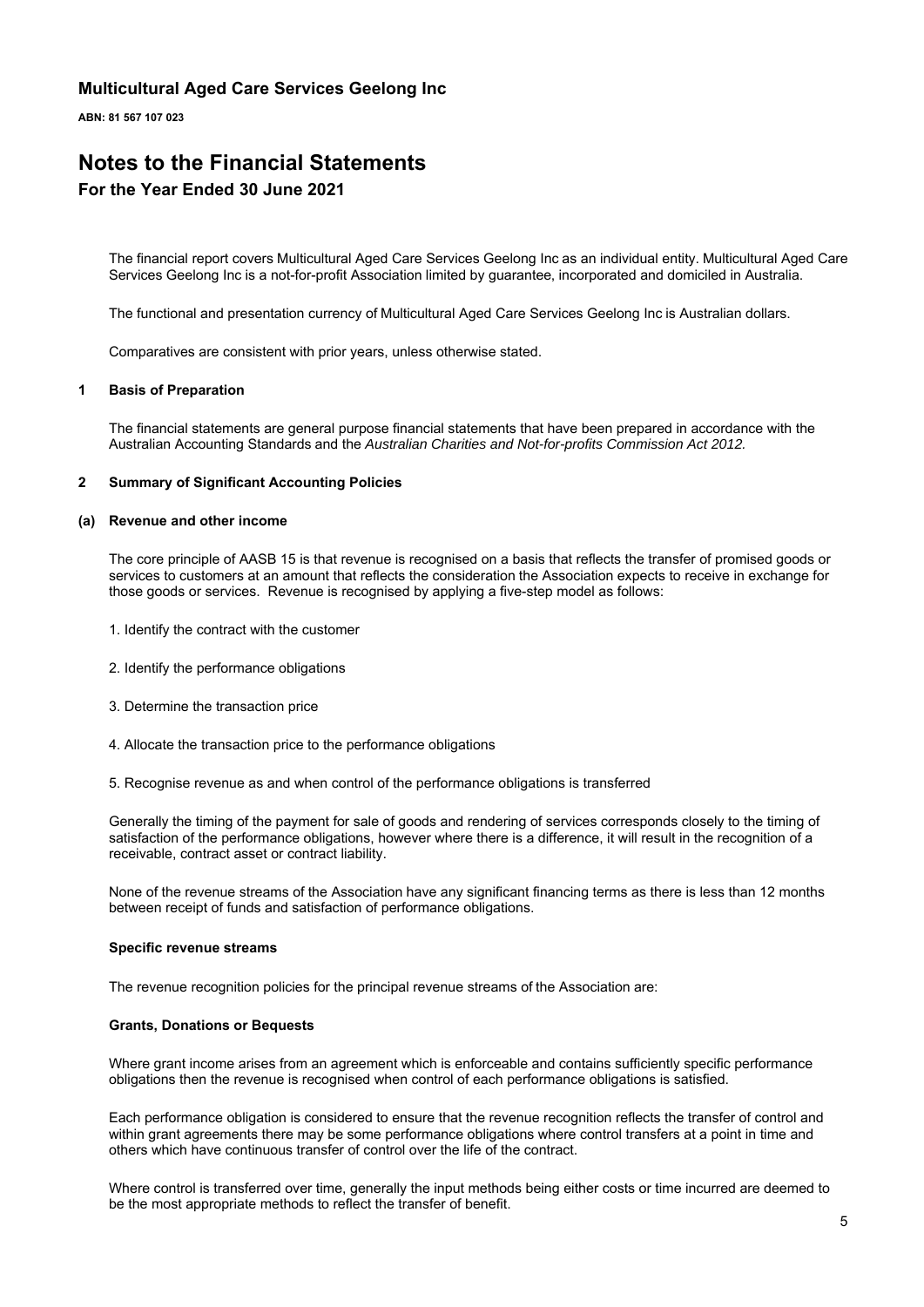**ABN: 81 567 107 023**

## **Notes to the Financial Statements**

## **For the Year Ended 30 June 2021**

#### **2 Summary of Significant Accounting Policies**

#### **(a) Revenue and other income**

#### **Specific revenue streams**

Revenue recognition policy for contracts which are either not enforceable or do not have sufficiently specific performance obligations are measured in accordance with AASB 1058.

Where the contract is not enforceable or does not contain sufficiently specific performance obligations, the amounts arising from grants in the scope of AASB 1058 are recognised at the assets fair value when the asset is received. The Association considers whether there are any related liability or equity items associated with the asset which are recognised in accordance with the relevant accounting standard.

Once the assets and liabilities have been recognised then income is recognised for any remaining asset value at the time that the asset is received.

#### **Services to Residents and Clients**

Resident fees are recognised as revenue over time as accommodation is provided. This is calculated on a daily basis and invoiced monthly.

The performance obligation to the clients is met as the service is provided and revenue is recognised upon delivery of the service.

#### **Interest revenue**

Interest revenue is recognised using the effective interest rate method.

### **Dividend revenue**

Dividend revenue is recognised when the right to receive the dividend has been established.

#### **(b) Income Tax**

The Association is exempt from income tax under Division 50 of the *Income Tax Assessment Act 1997*.

#### **(c) Goods and services tax (GST)**

Revenue, expenses and assets are recognised net of the amount of goods and services tax (GST), except where the amount of GST incurred is not recoverable from the Australian Taxation Office (ATO).

Receivables and payable are stated inclusive of GST.

Cash flows in the statement of cash flows are included on a gross basis and the GST component of cash flows arising from investing and financing activities which is recoverable from, or payable to, the taxation authority is classified as operating cash flows.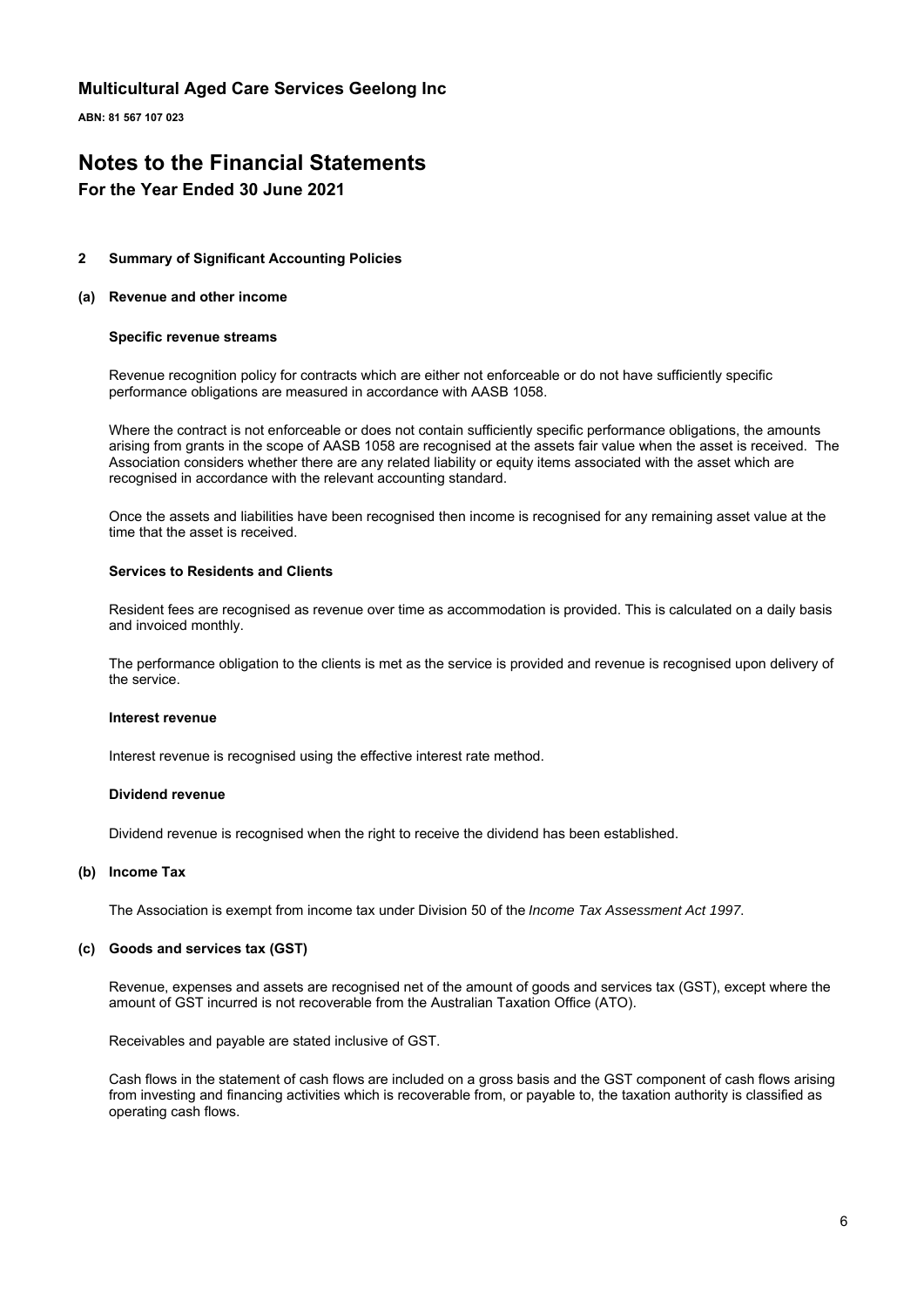**ABN: 81 567 107 023**

## **Notes to the Financial Statements**

## **For the Year Ended 30 June 2021**

### **2 Summary of Significant Accounting Policies**

### **(d) Property, plant and equipment**

Each class of property, plant and equipment is carried at cost or fair value less, where applicable, any accumulated depreciation and impairment.

#### **Depreciation**

Property, plant and equipment is depreciated on either a straight-line or diminishing value basis over the assets useful life to the Association, commencing when the asset is ready for use.

Leased assets and leasehold improvements are amortised over the shorter of either the unexpired period of the lease or their estimated useful life.

The depreciation rates used for each class of depreciable asset are shown below:

| <b>Fixed asset class</b>        | <b>Depreciation rate</b> |
|---------------------------------|--------------------------|
| Property                        | 2% Prime Cost            |
| <b>Furniture &amp; Fittings</b> | 10%-20% Prime Cost       |
| <b>Plant and Equipment</b>      | 5%-40% Prime Cost        |
| Motor Vehicles                  | 20% Prime Cost           |

At the end of each annual reporting period, the depreciation method, useful life and residual value of each asset is reviewed. Any revisions are accounted for prospectively as a change in estimate.

### **(e) Financial instruments**

Financial instruments are recognised initially on the date that the Association becomes party to the contractual provisions of the instrument.

On initial recognition, all financial instruments are measured at fair value plus transaction costs (except for instruments measured at fair value through profit or loss where transaction costs are expensed as incurred).

#### **Financial assets**

All recognised financial assets are subsequently measured in their entirety at either amortised cost or fair value, depending on the classification of the financial assets.

#### *Classification*

On initial recognition, the Association classifies its financial assets into the following categories, those measured at:

- amortised cost
- fair value through other comprehensive income FVTOCI

Financial assets are not reclassified subsequent to their initial recognition unless the Association changes its business model for managing financial assets.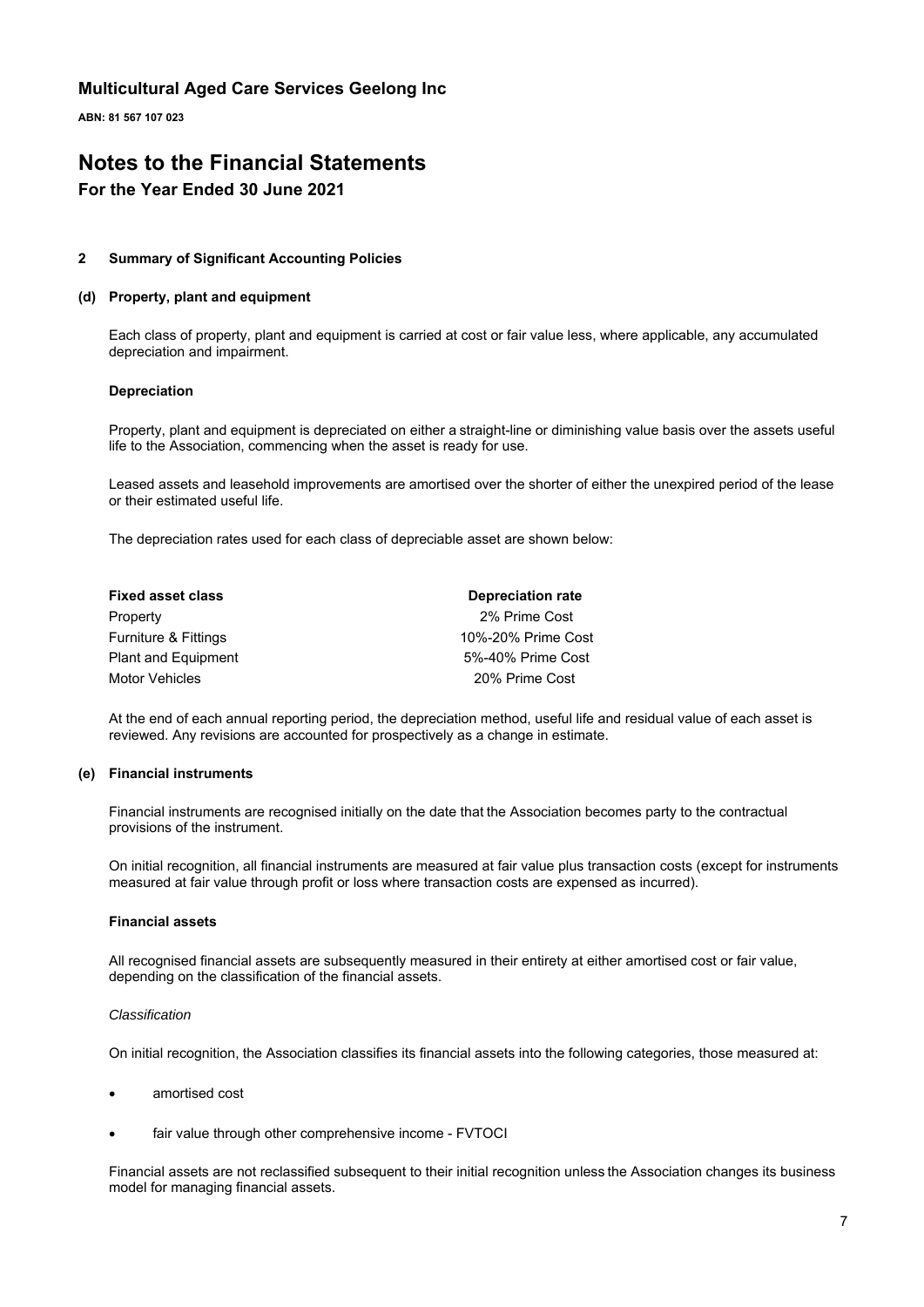**ABN: 81 567 107 023**

## **Notes to the Financial Statements**

## **For the Year Ended 30 June 2021**

### **2 Summary of Significant Accounting Policies**

### **(e) Financial instruments**

### **Financial assets**

### *Amortised cost*

Assets measured at amortised cost are financial assets where:

- the business model is to hold assets to collect contractual cash flows; and
- the contractual terms give rise on specified dates to cash flows are solely payments of principal and interest on the principal amount outstanding.

The Association's financial assets measured at amortised cost comprise trade and other receivables and cash and cash equivalents in the statement of financial position.

Subsequent to initial recognition, these assets are carried at amortised cost using the effective interest rate method less provision for impairment.

Interest income, foreign exchange gains or losses and impairment are recognised in profit or loss. Gain or loss on derecognition is recognised in profit or loss.

#### *Fair value through other comprehensive income*

Equity instruments will be measured at fair value through other comprehensive income if the Association makes an irrevocable election at initial recognition to recognise in this category. This election has not been made.

Dividends are recognised as income in profit or loss unless the dividend clearly represents a recovery of part of the cost of the investment. Other net gains and losses are recognised in OCI.

#### *Impairment of financial assets*

Impairment of financial assets is recognised on an expected credit loss (ECL) basis for the following assets:

#### financial assets measured at amortised cost

When determining whether the credit risk of a financial assets has increased significant since initial recognition and when estimating ECL, the Association considers reasonable and supportable information that is relevant and available without undue cost or effort. This includes both quantitative and qualitative information and analysis based on the Association's historical experience and informed credit assessment and including forward looking information.

The Association uses the presumption that an asset which is more than 30 days past due has seen a significant increase in credit risk.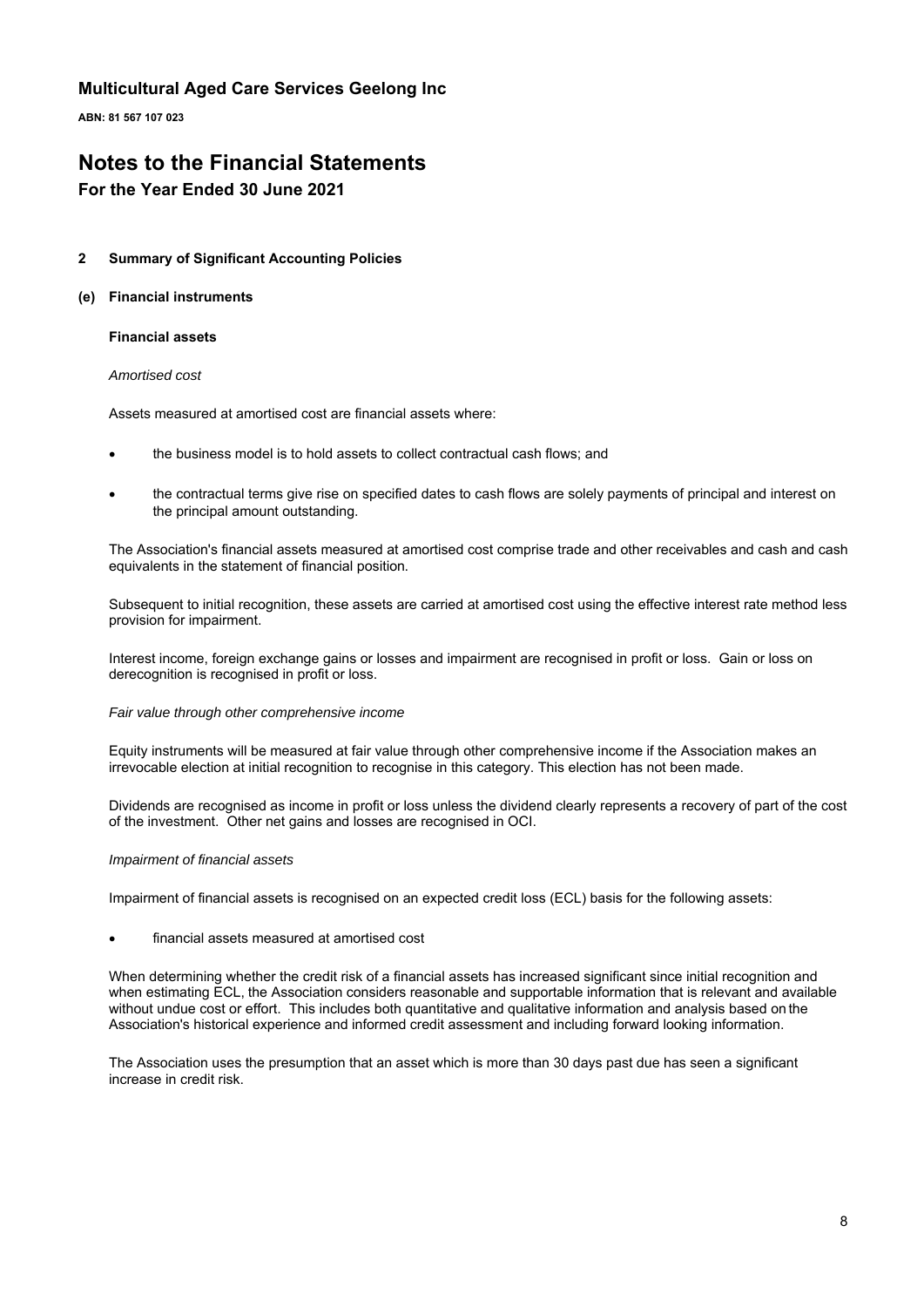**ABN: 81 567 107 023**

## **Notes to the Financial Statements**

## **For the Year Ended 30 June 2021**

### **2 Summary of Significant Accounting Policies**

### **(e) Financial instruments**

#### **Financial assets**

The Association uses the presumption that a financial asset is in default when:

- the other party is unlikely to pay its credit obligations to the Association in full, without recourse to the Association to actions such as realising security (if any is held); or
- the financial assets is more than 90 days past due.

Credit losses are measured as the present value of the difference between the cash flows due to the Association in accordance with the contract and the cash flows expected to be received. This is applied using a probability weighted approach.

#### *Trade receivables*

Impairment of trade receivables have been determined using the simplified approach in AASB 9 which uses an estimation of lifetime expected credit losses. The Association has determined the probability of non-payment of the receivable and multiplied this by the amount of the expected loss arising from default.

The amount of the impairment is recorded in a separate allowance account with the loss being recognised in finance expense. Once the receivable is determined to be uncollectable then the gross carrying amount is written off against the associated allowance.

Where the Association renegotiates the terms of trade receivables due from certain customers, the new expected cash flows are discounted at the original effective interest rate and any resulting difference to the carrying value is recognised in profit or loss.

#### *Other financial assets measured at amortised cost*

Impairment of other financial assets measured at amortised cost are determined using the expected credit loss model in AASB 9. On initial recognition of the asset, an estimate of the expected credit losses for the next 12 months is recognised. Where the asset has experienced significant increase in credit risk then the lifetime losses are estimated and recognised.

#### **Financial liabilities**

The Association measures all financial liabilities initially at fair value less transaction costs, subsequently financial liabilities are measured at amortised cost using the effective interest rate method.

The financial liabilities of the Association comprise trade payables, bank and other loans and lease liabilities.

### **(f) Impairment of non-financial assets**

At the end of each reporting period the Association determines whether there is an evidence of an impairment indicator for non-financial assets.Where an indicator exists, an impairment loss is recognised for the amount by which the asset's carrying amount exceeds its recoverable amount.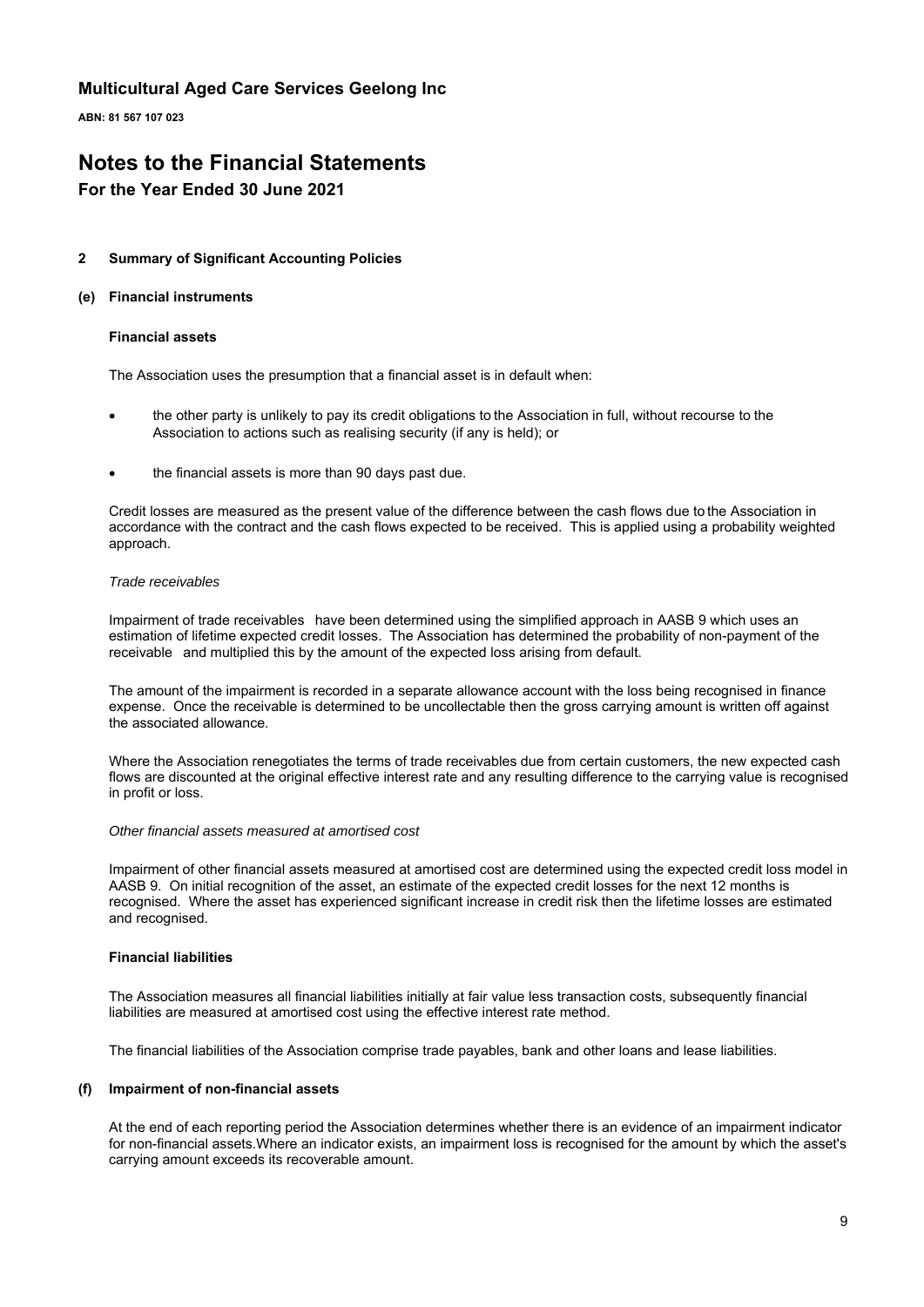**ABN: 81 567 107 023**

## **Notes to the Financial Statements**

## **For the Year Ended 30 June 2021**

### **2 Summary of Significant Accounting Policies**

### **(g) Intangibles**

Multicultural Aged Care Services Geelong inc. currently holds 103 residential bed licences and 60 supported residential bed licences. The value of these licenses has not been brought to account in the financial statements as Multicultural Aged Care Services Inc believes there is not an active market for these licenses.

#### **(h) Cash and cash equivalents**

Cash and cash equivalents comprises cash on hand, demand deposits and short-term investments which are readily convertible to known amounts of cash and which are subject to an insignificant risk of change in value. This includes investments in money market instruments with less than 120 days to maturity.

#### **(i) Leases**

At inception of a contract, the Association assesses whether a lease exists - i.e. does the contract convey the right to control the use of an identified asset for a period of time in exchange for consideration.

This involves an assessment of whether:

- The contract involves the use of an identified asset this may be explicitly or implicitly identified within the agreement. If the supplier has a substantive substitution right then there is no identified asset.
- The Association has the right to obtain substantially all of the economic benefits from the use of the asset throughout the period of use.
- The Association has the right to direct the use of the asset i.e. decision making rights in relation to changing how and for what purpose the asset is used.

The lease liability is initially measured at the present value of the remaining lease payments at the commencement of the lease. The discount rate is the rate implicit in the lease, however where this cannot be readily determined then the Association's incremental borrowing rate is used.

Subsequent to initial recognition, the lease liability is measured at amortised cost using the effective interest rate method. The lease liability is remeasured whether there is a lease modification, change in estimate of the lease term or index upon which the lease payments are based (e.g. CPI) or a change in the Association's assessment of lease term.

Where the lease liability is remeasured, the right-of-use asset is adjusted to reflect the remeasurement or is recorded in profit or loss if the carrying amount of the right-of-use asset has been reduced to zero.

#### *Exceptions to lease accounting*

The Association has elected to apply the exceptions to lease accounting for both short-term leases (i.e. leases with a term of less than or equal to 12 months) and leases of low-value assets. The Association recognises the payments associated with these leases as an expense on a straight-line basis over the lease term.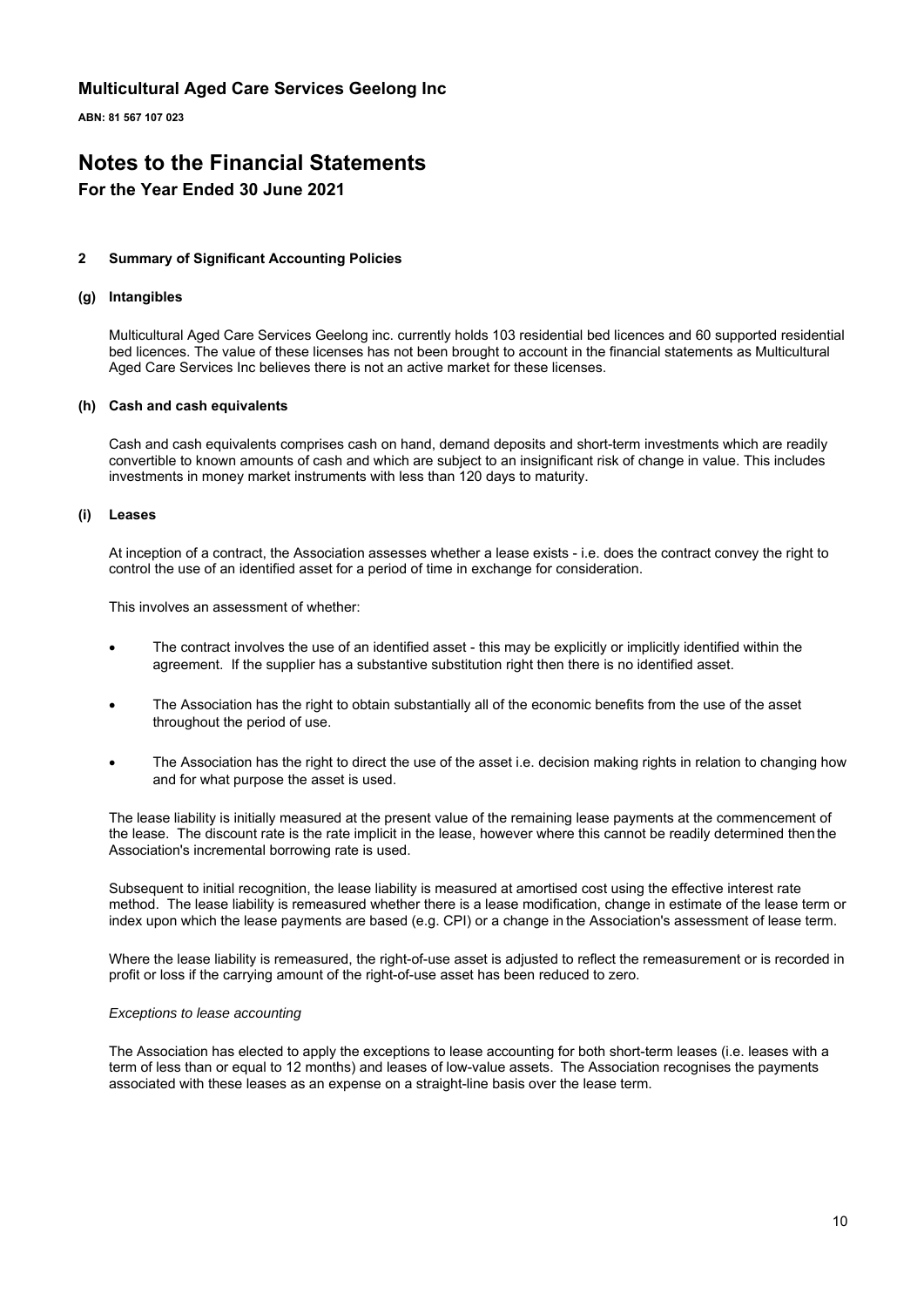**ABN: 81 567 107 023**

## **Notes to the Financial Statements For the Year Ended 30 June 2021**

#### **2 Summary of Significant Accounting Policies**

#### **(j) Employee benefits**

Provision is made for the Association's liability for employee benefits arising from services rendered by employees to the end of the reporting period. Employee benefits that are expected to be wholly settled within one year have been measured at the amounts expected to be paid when the liability is settled.

Employee benefits expected to be settled more than one year after the end of the reporting period have been measured at the present value of the estimated future cash outflows to be made for those benefits. In determining the liability, consideration is given to employee wage increases and the probability that the employee may satisfy vesting requirements. Cashflows are discounted using market yields on high quality corporate bond rates incorporating bonds rated AAA or AA by credit agencies, with terms to maturity that match the expected timing of cashflows. Changes in the measurement of the liability are recognised in profit or loss.

### **3 Critical Accounting Estimates and Judgments**

Those charged with governance make estimates and judgements during the preparation of these financial statements regarding assumptions about current and future events affecting transactions and balances.

These estimates and judgements are based on the best information available at the time of preparing the financial statements, however as additional information is known then the actual results may differ from the estimates.

The significant estimates and judgements made have been described below.

### **Key estimates - impairment of property, plant and equipment**

The Association assesses impairment at the end of each reporting period by evaluating conditions specific to the Association that may be indicative of impairment triggers. Recoverable amounts of relevant assets are reassessed using value-in-use calculations which incorporate various key assumptions.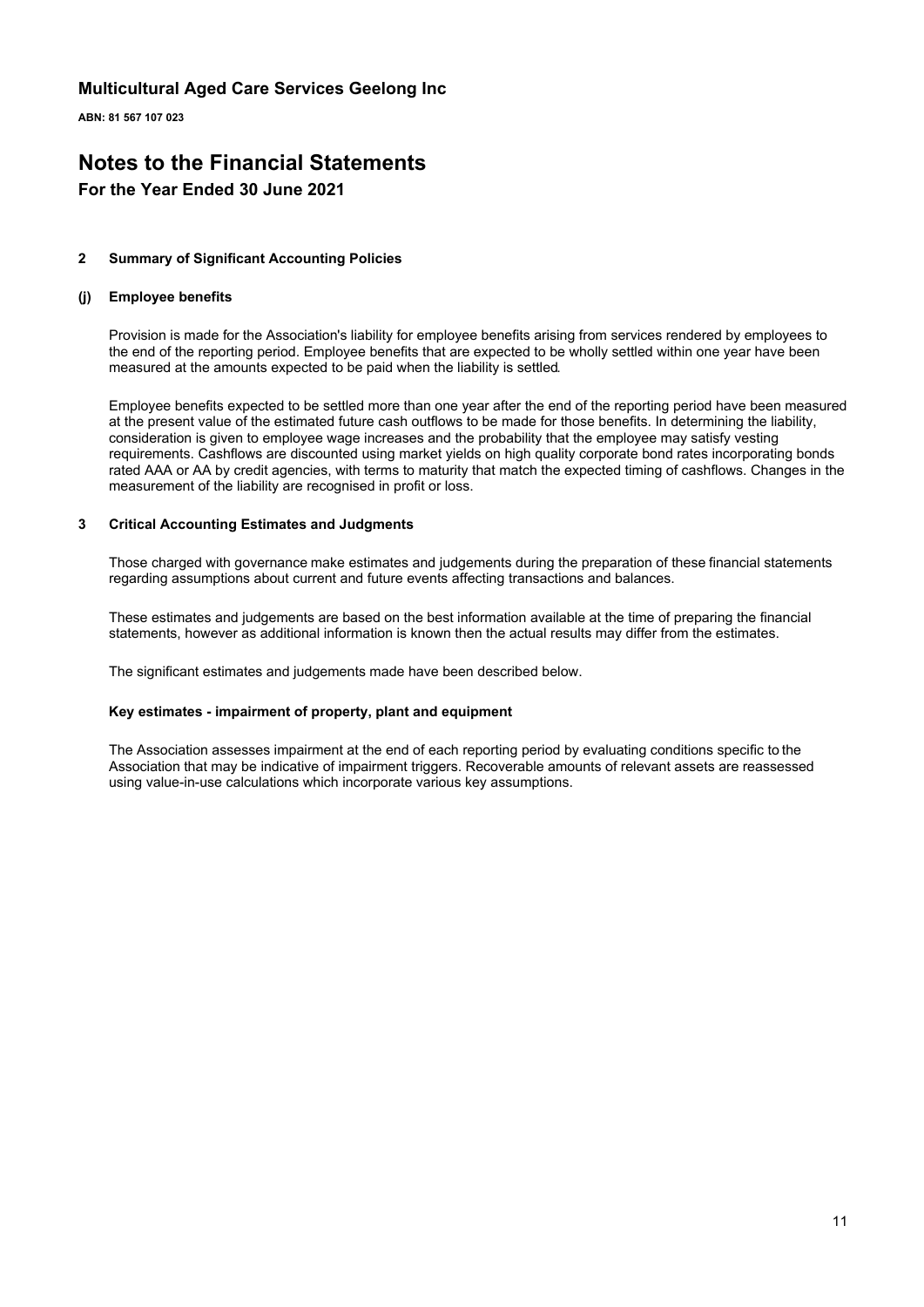**ABN: 81 567 107 023**

## **Notes to the Financial Statements**

**For the Year Ended 30 June 2021**

## **4 Revenue**

| \$<br>\$<br>Revenue from operating activities<br>Residential care<br>9,289,689<br>438,856<br>Accommodation payments and charges<br>510,195<br>Ingoings<br>7,021,723<br>Home care packages<br>Rental income<br>1,112,373<br>Interest received<br>49,865<br>18,422,701<br><b>Total from operating activities</b><br>Revenue from non-operating activities<br><b>Capital income</b><br>Net gain/(loss) on disposal of non-current asset<br><b>Total capital income</b><br>Income from investments<br>Change in fair value of financial assets<br>650,632<br><b>Dividends</b><br>236,168<br>Franking credits<br>67,428<br><b>Total income from investments</b><br>954,228<br>Other income<br>Cafe sales<br>13,863<br>36,726<br>57,424<br>Donations/ fundraising<br><b>Resident reimbursements</b><br>17,203<br>11,952<br>Meals<br>4,800<br>2,459<br>Miscellaneous<br>565,786<br>402,691<br><b>Total other income</b><br>638,378<br>Total revenue from ordinary activities<br>20,015,307<br>5<br><b>Cash and Cash Equivalents</b><br>Cash at bank<br>1,016,947<br>3,561,664<br>Term deposits and cash held with managed investment portfolio<br>Cash on hand<br>1,400<br>Total cash and cash equivalents<br>4,580,011<br>6<br><b>Trade and Other Receivables</b><br><b>Resident fees</b><br>54,499<br>Accrued Income<br>86,476<br>Prepayments<br>182,767 |                   | 2021    | 2020       |
|-----------------------------------------------------------------------------------------------------------------------------------------------------------------------------------------------------------------------------------------------------------------------------------------------------------------------------------------------------------------------------------------------------------------------------------------------------------------------------------------------------------------------------------------------------------------------------------------------------------------------------------------------------------------------------------------------------------------------------------------------------------------------------------------------------------------------------------------------------------------------------------------------------------------------------------------------------------------------------------------------------------------------------------------------------------------------------------------------------------------------------------------------------------------------------------------------------------------------------------------------------------------------------------------------------------------------------------------------------|-------------------|---------|------------|
|                                                                                                                                                                                                                                                                                                                                                                                                                                                                                                                                                                                                                                                                                                                                                                                                                                                                                                                                                                                                                                                                                                                                                                                                                                                                                                                                                     |                   |         |            |
|                                                                                                                                                                                                                                                                                                                                                                                                                                                                                                                                                                                                                                                                                                                                                                                                                                                                                                                                                                                                                                                                                                                                                                                                                                                                                                                                                     |                   |         |            |
|                                                                                                                                                                                                                                                                                                                                                                                                                                                                                                                                                                                                                                                                                                                                                                                                                                                                                                                                                                                                                                                                                                                                                                                                                                                                                                                                                     |                   |         | 9,313,184  |
|                                                                                                                                                                                                                                                                                                                                                                                                                                                                                                                                                                                                                                                                                                                                                                                                                                                                                                                                                                                                                                                                                                                                                                                                                                                                                                                                                     |                   |         | 546,730    |
|                                                                                                                                                                                                                                                                                                                                                                                                                                                                                                                                                                                                                                                                                                                                                                                                                                                                                                                                                                                                                                                                                                                                                                                                                                                                                                                                                     |                   |         | 752,231    |
|                                                                                                                                                                                                                                                                                                                                                                                                                                                                                                                                                                                                                                                                                                                                                                                                                                                                                                                                                                                                                                                                                                                                                                                                                                                                                                                                                     |                   |         | 6,139,754  |
|                                                                                                                                                                                                                                                                                                                                                                                                                                                                                                                                                                                                                                                                                                                                                                                                                                                                                                                                                                                                                                                                                                                                                                                                                                                                                                                                                     |                   |         | 1,195,180  |
|                                                                                                                                                                                                                                                                                                                                                                                                                                                                                                                                                                                                                                                                                                                                                                                                                                                                                                                                                                                                                                                                                                                                                                                                                                                                                                                                                     |                   |         | 117,264    |
|                                                                                                                                                                                                                                                                                                                                                                                                                                                                                                                                                                                                                                                                                                                                                                                                                                                                                                                                                                                                                                                                                                                                                                                                                                                                                                                                                     |                   |         | 18,064,343 |
|                                                                                                                                                                                                                                                                                                                                                                                                                                                                                                                                                                                                                                                                                                                                                                                                                                                                                                                                                                                                                                                                                                                                                                                                                                                                                                                                                     |                   |         |            |
|                                                                                                                                                                                                                                                                                                                                                                                                                                                                                                                                                                                                                                                                                                                                                                                                                                                                                                                                                                                                                                                                                                                                                                                                                                                                                                                                                     |                   |         |            |
|                                                                                                                                                                                                                                                                                                                                                                                                                                                                                                                                                                                                                                                                                                                                                                                                                                                                                                                                                                                                                                                                                                                                                                                                                                                                                                                                                     |                   |         | 15,000     |
|                                                                                                                                                                                                                                                                                                                                                                                                                                                                                                                                                                                                                                                                                                                                                                                                                                                                                                                                                                                                                                                                                                                                                                                                                                                                                                                                                     |                   |         | 15,000     |
|                                                                                                                                                                                                                                                                                                                                                                                                                                                                                                                                                                                                                                                                                                                                                                                                                                                                                                                                                                                                                                                                                                                                                                                                                                                                                                                                                     |                   |         |            |
|                                                                                                                                                                                                                                                                                                                                                                                                                                                                                                                                                                                                                                                                                                                                                                                                                                                                                                                                                                                                                                                                                                                                                                                                                                                                                                                                                     |                   |         | (351, 127) |
|                                                                                                                                                                                                                                                                                                                                                                                                                                                                                                                                                                                                                                                                                                                                                                                                                                                                                                                                                                                                                                                                                                                                                                                                                                                                                                                                                     |                   |         | 205,837    |
|                                                                                                                                                                                                                                                                                                                                                                                                                                                                                                                                                                                                                                                                                                                                                                                                                                                                                                                                                                                                                                                                                                                                                                                                                                                                                                                                                     |                   |         | 59,163     |
|                                                                                                                                                                                                                                                                                                                                                                                                                                                                                                                                                                                                                                                                                                                                                                                                                                                                                                                                                                                                                                                                                                                                                                                                                                                                                                                                                     |                   |         | (86, 127)  |
|                                                                                                                                                                                                                                                                                                                                                                                                                                                                                                                                                                                                                                                                                                                                                                                                                                                                                                                                                                                                                                                                                                                                                                                                                                                                                                                                                     |                   |         |            |
|                                                                                                                                                                                                                                                                                                                                                                                                                                                                                                                                                                                                                                                                                                                                                                                                                                                                                                                                                                                                                                                                                                                                                                                                                                                                                                                                                     |                   |         | 37,890     |
|                                                                                                                                                                                                                                                                                                                                                                                                                                                                                                                                                                                                                                                                                                                                                                                                                                                                                                                                                                                                                                                                                                                                                                                                                                                                                                                                                     |                   |         |            |
|                                                                                                                                                                                                                                                                                                                                                                                                                                                                                                                                                                                                                                                                                                                                                                                                                                                                                                                                                                                                                                                                                                                                                                                                                                                                                                                                                     |                   |         |            |
|                                                                                                                                                                                                                                                                                                                                                                                                                                                                                                                                                                                                                                                                                                                                                                                                                                                                                                                                                                                                                                                                                                                                                                                                                                                                                                                                                     |                   |         |            |
|                                                                                                                                                                                                                                                                                                                                                                                                                                                                                                                                                                                                                                                                                                                                                                                                                                                                                                                                                                                                                                                                                                                                                                                                                                                                                                                                                     |                   |         |            |
|                                                                                                                                                                                                                                                                                                                                                                                                                                                                                                                                                                                                                                                                                                                                                                                                                                                                                                                                                                                                                                                                                                                                                                                                                                                                                                                                                     |                   |         | 512,416    |
|                                                                                                                                                                                                                                                                                                                                                                                                                                                                                                                                                                                                                                                                                                                                                                                                                                                                                                                                                                                                                                                                                                                                                                                                                                                                                                                                                     |                   |         | 18,505,632 |
|                                                                                                                                                                                                                                                                                                                                                                                                                                                                                                                                                                                                                                                                                                                                                                                                                                                                                                                                                                                                                                                                                                                                                                                                                                                                                                                                                     |                   |         |            |
|                                                                                                                                                                                                                                                                                                                                                                                                                                                                                                                                                                                                                                                                                                                                                                                                                                                                                                                                                                                                                                                                                                                                                                                                                                                                                                                                                     |                   |         | 1,909,094  |
|                                                                                                                                                                                                                                                                                                                                                                                                                                                                                                                                                                                                                                                                                                                                                                                                                                                                                                                                                                                                                                                                                                                                                                                                                                                                                                                                                     |                   |         | 4,508,095  |
|                                                                                                                                                                                                                                                                                                                                                                                                                                                                                                                                                                                                                                                                                                                                                                                                                                                                                                                                                                                                                                                                                                                                                                                                                                                                                                                                                     |                   |         | 1,400      |
|                                                                                                                                                                                                                                                                                                                                                                                                                                                                                                                                                                                                                                                                                                                                                                                                                                                                                                                                                                                                                                                                                                                                                                                                                                                                                                                                                     |                   |         | 6,418,589  |
|                                                                                                                                                                                                                                                                                                                                                                                                                                                                                                                                                                                                                                                                                                                                                                                                                                                                                                                                                                                                                                                                                                                                                                                                                                                                                                                                                     |                   |         |            |
|                                                                                                                                                                                                                                                                                                                                                                                                                                                                                                                                                                                                                                                                                                                                                                                                                                                                                                                                                                                                                                                                                                                                                                                                                                                                                                                                                     |                   |         | 45,968     |
|                                                                                                                                                                                                                                                                                                                                                                                                                                                                                                                                                                                                                                                                                                                                                                                                                                                                                                                                                                                                                                                                                                                                                                                                                                                                                                                                                     |                   |         | 25,659     |
|                                                                                                                                                                                                                                                                                                                                                                                                                                                                                                                                                                                                                                                                                                                                                                                                                                                                                                                                                                                                                                                                                                                                                                                                                                                                                                                                                     |                   |         | 174,067    |
|                                                                                                                                                                                                                                                                                                                                                                                                                                                                                                                                                                                                                                                                                                                                                                                                                                                                                                                                                                                                                                                                                                                                                                                                                                                                                                                                                     | Other receivables | 620,120 | 22,836     |
| Total trade and other receivables<br>943,862                                                                                                                                                                                                                                                                                                                                                                                                                                                                                                                                                                                                                                                                                                                                                                                                                                                                                                                                                                                                                                                                                                                                                                                                                                                                                                        |                   |         | 268,530    |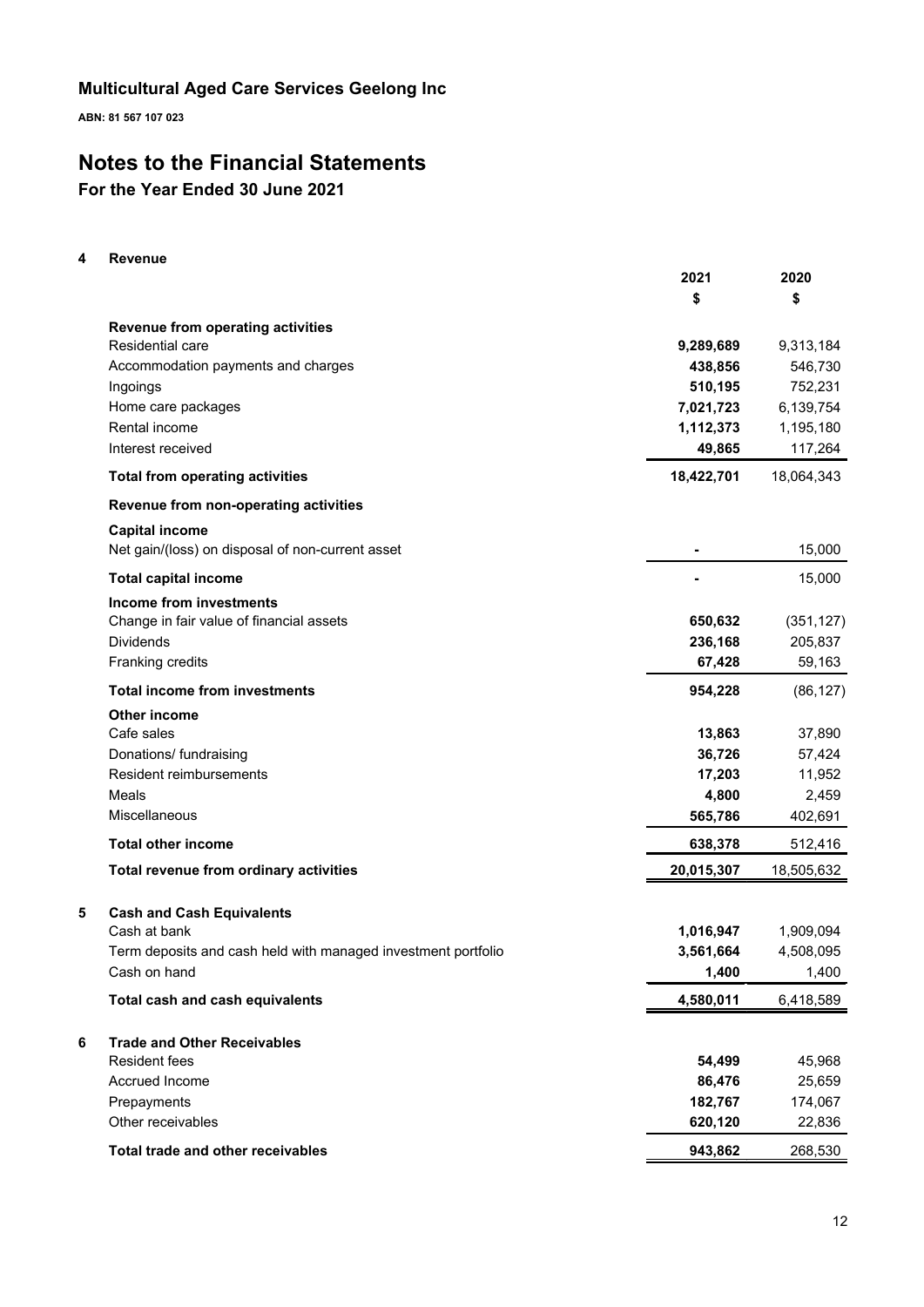**ABN: 81 567 107 023**

## **Notes to the Financial Statements**

**For the Year Ended 30 June 2021**

## **7 Financial Assets**

|   |                                                            | 2021        | 2020          |
|---|------------------------------------------------------------|-------------|---------------|
|   |                                                            | \$          | \$            |
|   | Financial assets held at fair value through profit or loss |             |               |
|   | Listed shares                                              | 7,645,134   | 5,882,402     |
|   | Financial assets held at amortised cost                    |             |               |
|   | <b>Fixed interest securities</b>                           | 1,800,000   | 1,500,000     |
|   | <b>Total financial assets</b>                              | 9,445,134   | 7,382,402     |
| 8 | <b>Property, Plant and Equipment</b>                       |             |               |
|   | Freehold land                                              |             |               |
|   | At cost                                                    | 3,944,646   | 3,944,646     |
|   | <b>Buildings</b>                                           |             |               |
|   | At cost                                                    | 31,710,611  | 31,357,154    |
|   | Accumulated depreciation                                   | (6,887,751) | (6, 171, 114) |
|   | <b>Total buildings</b>                                     | 24,822,860  | 25,186,040    |
|   | Furniture, fixtures and fittings                           |             |               |
|   | At cost                                                    | 2,582,186   | 2,189,900     |
|   | Accumulated depreciation                                   | (1,995,500) | (1,733,509)   |
|   | Total furniture, fixtures and fittings                     | 586,686     | 456,391       |
|   | Motor vehicles                                             |             |               |
|   | At cost                                                    | 190,984     | 190,984       |
|   | Accumulated depreciation                                   | (115, 127)  | (78, 695)     |
|   | Total motor vehicles                                       | 75,857      | 112,289       |
|   | Leasehold Improvements                                     |             |               |
|   | At cost                                                    | 27,568      |               |
|   | Total property, plant and equipment                        | 29,457,617  | 29,699,366    |
|   |                                                            |             |               |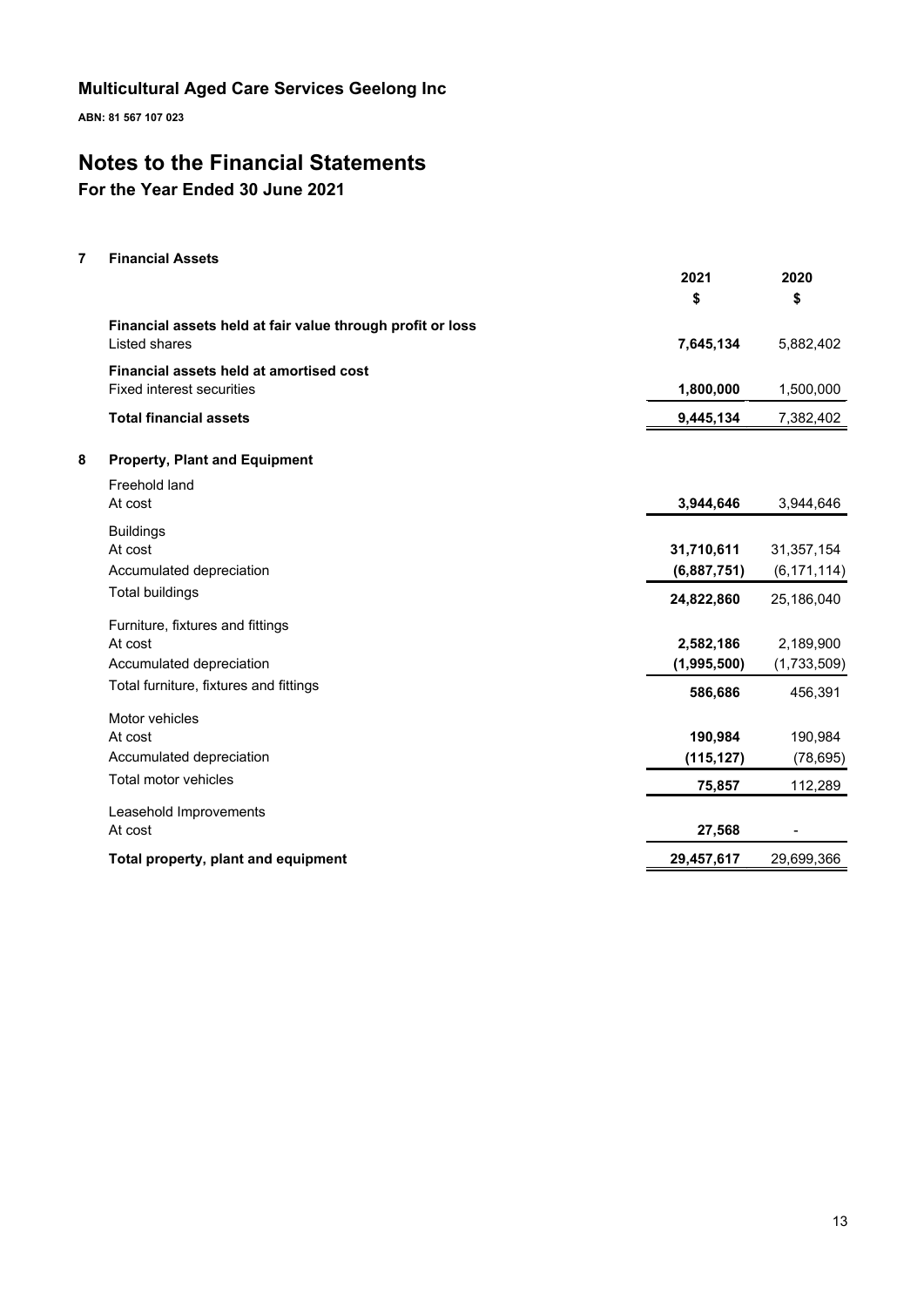**ABN: 81 567 107 023**

## **Notes to the Financial Statements**

## **For the Year Ended 30 June 2021**

## **8 Property, Plant and Equipment**

## **(a) Movements in carrying amounts of property, plant and equipment**

Movement in the carrying amounts for each class of property, plant and equipment between the beginning and the end of the current financial year:

|                                  | Land      | <b>Buildings</b> | Furniture,<br><b>Fixtures</b><br>and Fittings | Motor<br><b>Vehicles</b> | Total       |
|----------------------------------|-----------|------------------|-----------------------------------------------|--------------------------|-------------|
|                                  | \$        | \$               | \$                                            | \$                       | \$          |
| Year ended 30 June 2021          |           |                  |                                               |                          |             |
| Balance at the beginning of year | 3.944.646 | 25,186,042       | 456,389                                       | 112.289                  | 29,699,366  |
| Additions                        |           | 353,457          | 392,284                                       |                          | 773,309     |
| Depreciation expense             |           | (716, 639)       | (261, 987)                                    | (36, 432)                | (1,015,058) |
| Balance at the end of the year   | 3,944,646 | 24,822,860       | 586,686                                       | 75,857                   | 29,457,617  |
| Year ended 30 June 2020          |           |                  |                                               |                          |             |
| Balance at the beginning of year | 250.000   | 25,262,130       | 547,203                                       | 68,586                   | 26,127,919  |
| Additions                        | 3.694.646 | 569,714          | 215,588                                       | 72.798                   | 4,552,746   |
| Depreciation expense             |           | (645, 804)       | (306, 400)                                    | (29,095)                 | (981,299)   |
| Balance at the end of the year   | 3.944.646 | 25,186,040       | 456.391                                       | 112,289                  | 29,699,366  |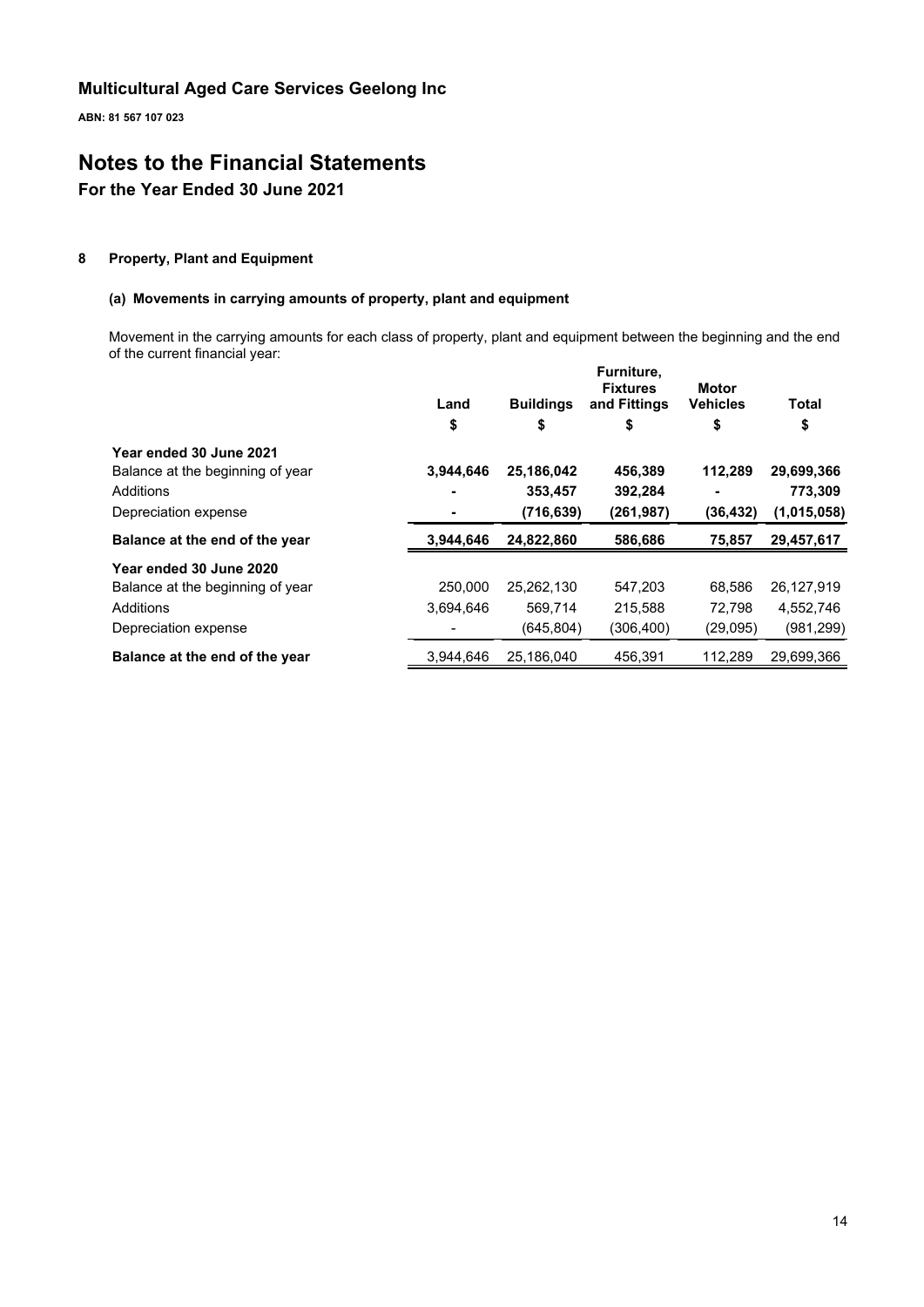**ABN: 81 567 107 023**

## **Notes to the Financial Statements For the Year Ended 30 June 2021**

### **9 Leases**

## *Terms and conditions of leases*

The Association leases a building over a five year term. There are no options to extend or terminate contained within the property lease. In the year, the Association surrendered one building lease agreement and entered into a new lease.

### **Right-of-use assets**

|                                                                                                 | <b>Buildings</b> | Total     |
|-------------------------------------------------------------------------------------------------|------------------|-----------|
|                                                                                                 | \$               | \$        |
| Year ended 30 June 2021                                                                         |                  |           |
| Balance at beginning of year                                                                    | 76,062           | 76,062    |
| Depreciation charge                                                                             | (66, 708)        | (66, 708) |
| Additions to right-of-use assets                                                                | 835,910          | 835,910   |
| Reductions in right-of-use assets due to changes in<br>lease liability and termination of lease | (50, 464)        | (50,464)  |
| Balance at end of year                                                                          | 794,800          | 794,800   |
| Year ended 30 June 2020                                                                         |                  |           |
| Balance at beginning of year                                                                    | 103,721          | 103,721   |
| Depreciation charge                                                                             | (27, 659)        | (27, 659) |
| Balance at end of year                                                                          | 76,062           | 76,062    |

### **Lease liabilities**

The maturity analysis of lease liabilities based on contractual undiscounted cash flows is shown in the table below:

|                           | < 1 year<br>\$ | $1 - 5$ years<br>\$ | > 5 years<br>\$ | Total<br>undiscounted<br>lease liabilities<br>S | <b>Lease liabilities</b><br>included in this<br><b>Statement Of</b><br><b>Financial Position</b><br>\$ |
|---------------------------|----------------|---------------------|-----------------|-------------------------------------------------|--------------------------------------------------------------------------------------------------------|
| 2021<br>Lease liabilities | 177,240        | 773,203             | ۰               | 950,443                                         | 801,969                                                                                                |
| 2020<br>Lease liabilities | 30,228         | 52,899              | $\,$            | 83,127                                          | 75,295                                                                                                 |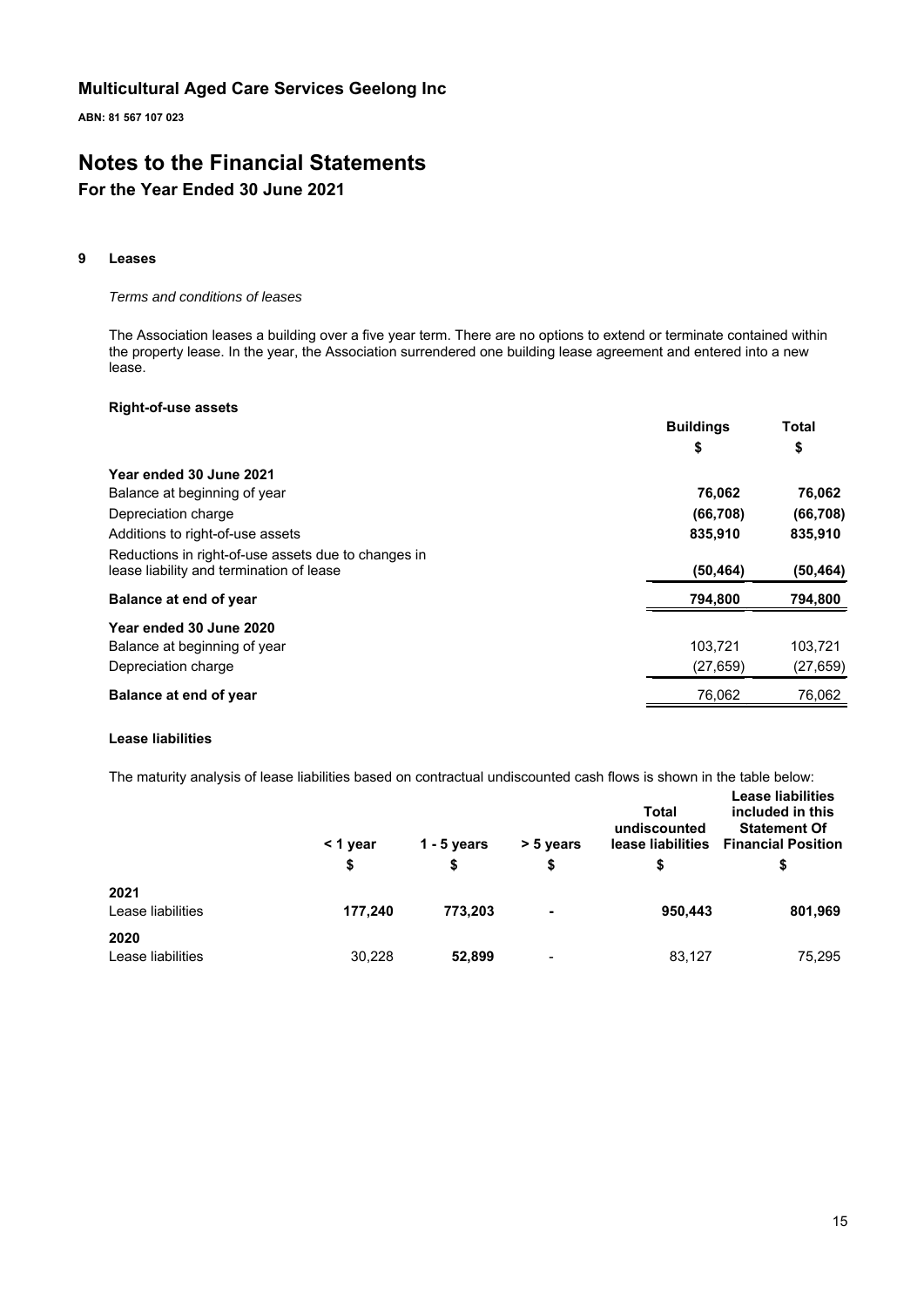**ABN: 81 567 107 023**

## **Notes to the Financial Statements**

## **For the Year Ended 30 June 2021**

### **9 Leases**

## **Statement of Profit or Loss and Other Comprehensive Income**

The amounts recognised in the statement of profit or loss and other comprehensive income relating to leases where the Association is a lessee are shown below: **2021 2020**

|                                       | ZUZ I     | ZUZU      |
|---------------------------------------|-----------|-----------|
|                                       | \$        | \$        |
| Depreciation of right-of-use assets   | 66,708    | 27,659    |
| Interest expense on lease liabilities | 13,361    | 4,492     |
| Low value asset lease expense         | 7,805     | 18,732    |
| <b>Total AASB 16 related expense</b>  | 87,874    | 50,883    |
| <b>Trade and Other Payables</b><br>10 |           |           |
| Trade payables                        | 617,508   | 504,552   |
| GST payable                           | (50, 703) | (34, 130) |
| Accrued expenses                      | 140,916   | 177,850   |
| Deferred income                       | 1,768,173 | 1,292,152 |
| Total trade and other payables        | 2,475,894 | 1,940,424 |
| 11<br><b>Borrowings</b>               |           |           |
| <b>CURRENT</b>                        |           |           |
| <b>Secured</b>                        |           |           |
| Zero Real Interest Loan (a)           | 243,450   | 243,450   |
| Related party loan                    | 54,207    |           |
|                                       | 297,657   | 243,450   |
| NON-CURRENT                           |           |           |
| <b>Secured</b>                        |           |           |
| Zero Real Interest Loan (a)           | 2,921,400 | 3,164,850 |
|                                       | 2,921,400 | 3,164,850 |
| <b>Total borrowings</b>               | 3,219,057 | 3,408,300 |

(a) A Zero Real Interest Loan (ZRIL) agreement was entered into with the Commonwealth in 2012 to assist with the construction of 30 Residential Aged Care beds. The facility has a term of 22 years which will expire in 2034. The facility incurs an interest rate based upon the Consumer Price Index and is revised on a quarterly basis.

## **12 Other Financial Liabilities**

| Refundable accommodation deposits and bonds | 22.319.226 | 22.339.021 |
|---------------------------------------------|------------|------------|
| Total other financial liabilities           | 22.319.226 | 22.339.021 |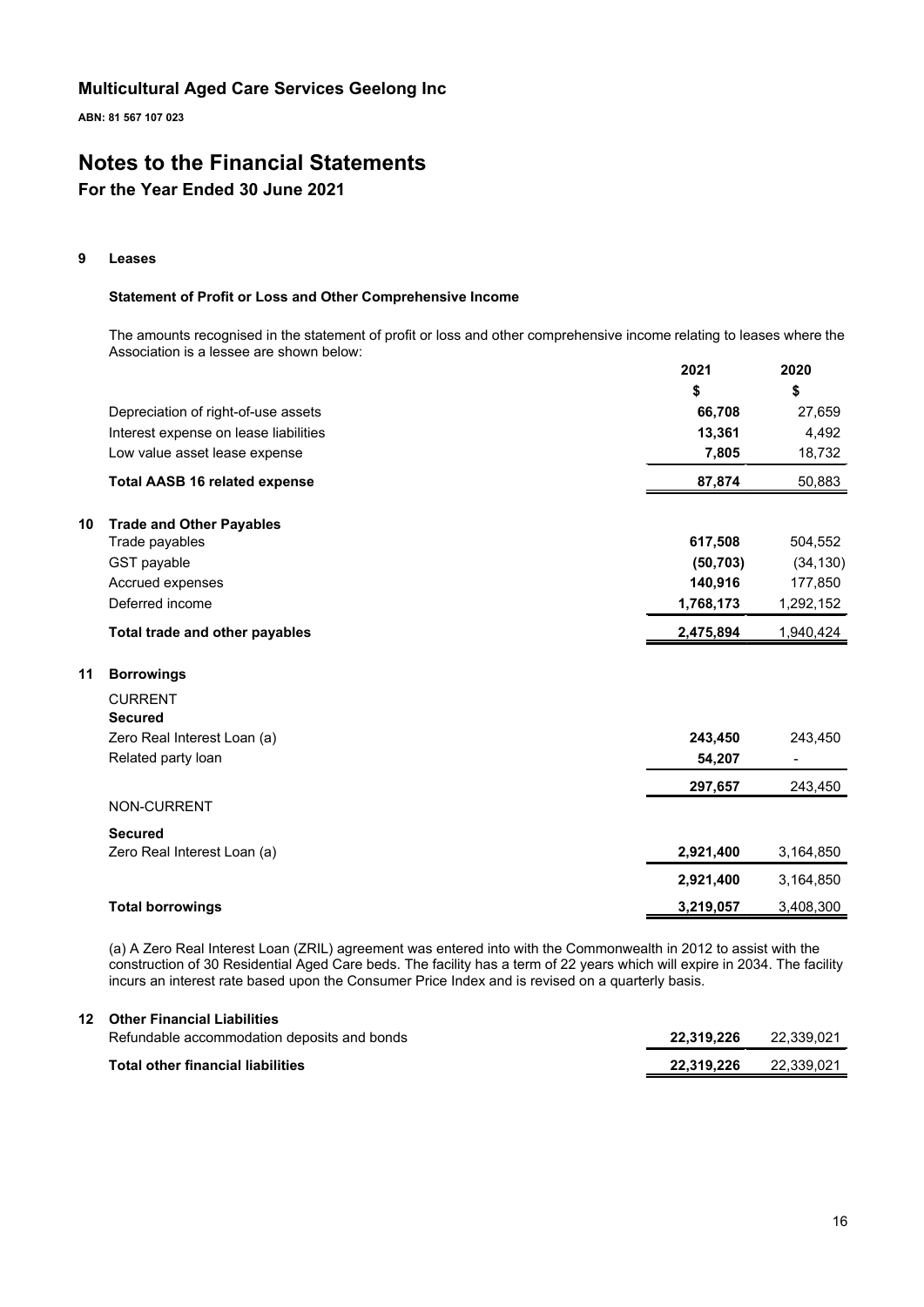**ABN: 81 567 107 023**

## **Notes to the Financial Statements**

## **For the Year Ended 30 June 2021**

## **13 Provisions**

|                                   | 2021      | 2020      |
|-----------------------------------|-----------|-----------|
|                                   | \$        | \$        |
| <b>CURRENT</b>                    |           |           |
| Long service leave                | 809,516   | 904,430   |
| <b>Accrued Wages and Salaries</b> | 289,804   | 251,732   |
| <b>Annual Leave</b>               | 700,840   | 649,127   |
|                                   | 1,800,160 | 1,805,289 |
| NON-CURRENT                       |           |           |
| Long service leave                | 468,311   | 426,994   |
| Make good                         |           | 4,362     |
|                                   | 468,311   | 431,356   |
| <b>Total provisions</b>           | 2,268,471 | 2,236,645 |

### **14 Financial Risk Management**

The Association is exposed to a variety of financial risks through its use of financial instruments.

The Association's overall risk management plan seeks to minimise potential adverse effects due to the unpredictability of financial markets.

The most significant financial risks to which the Association is exposed to are described below:

## **Specific risks**

- Liquidity risk
- Credit risk
- Market risk interest rate risk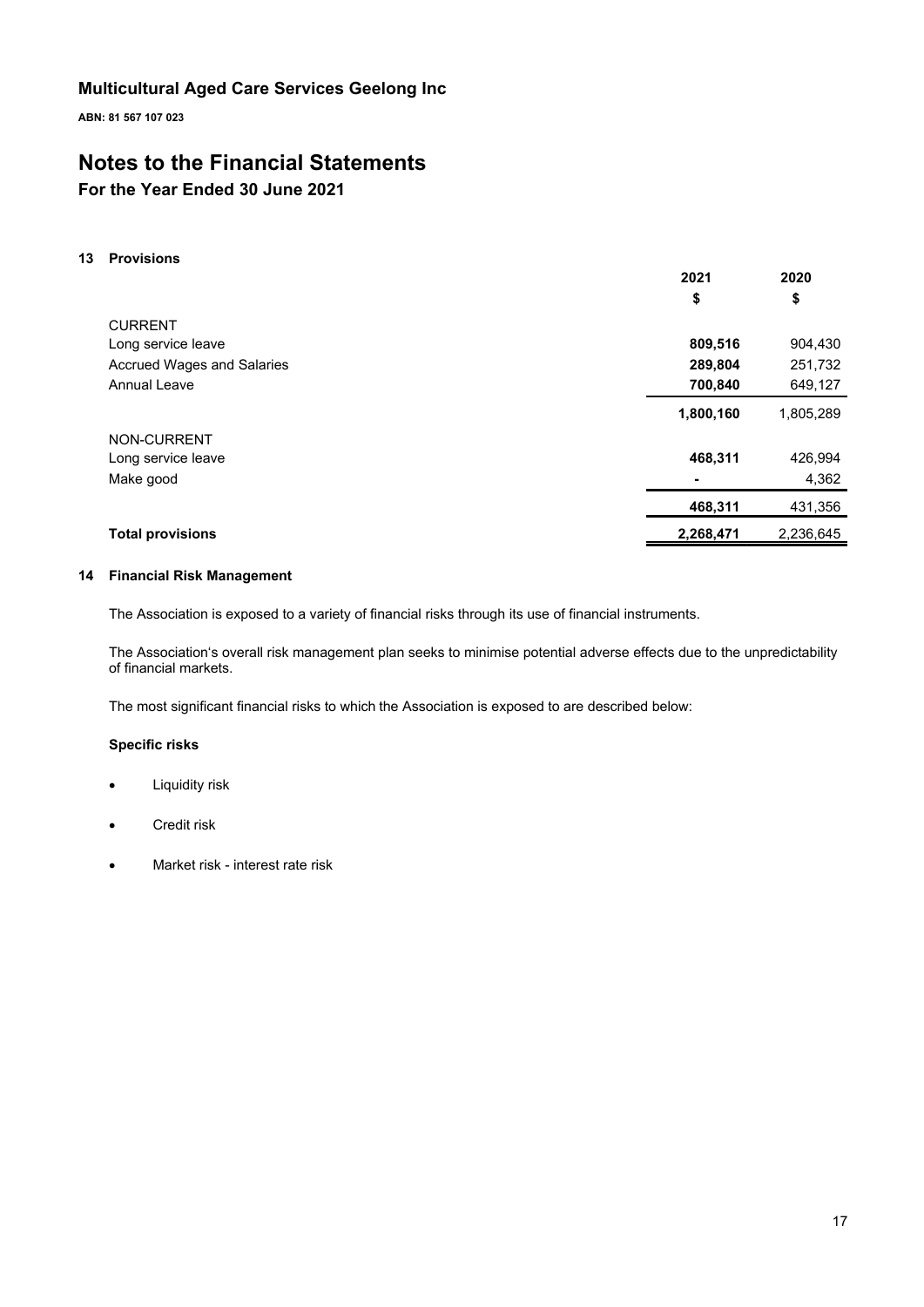**ABN: 81 567 107 023**

## **Notes to the Financial Statements**

## **For the Year Ended 30 June 2021**

## **14 Financial Risk Management**

## **Financial instruments used**

The principal categories of financial instrument used by the Association are:

- Trade receivables
- Cash at bank
- Investments in listed shares
- Trade and other payables
- Lease liabilities

## **Summary Table**

|                                             |             | 2021       | 2020       |
|---------------------------------------------|-------------|------------|------------|
|                                             | <b>Note</b> | \$         | \$         |
| <b>Financial assets</b>                     |             |            |            |
| Held at amortised cost                      |             |            |            |
| Cash and cash equivalents                   | 5           | 4,580,011  | 6,418,589  |
| Trade and other receivables                 | 6           | 943,862    | 268,530    |
| Fixed interest securities                   | 7           | 1,800,000  | 1,500,000  |
| Fair value through profit or loss (FVTPL)   |             |            |            |
| Investments in equity instruments           | 7           | 7,645,134  | 5,882,402  |
| <b>Total financial assets</b>               |             | 14,969,007 | 14,069,521 |
| <b>Financial liabilities</b>                |             |            |            |
| Financial liabilities at amortised cost     |             |            |            |
| Trade and other payables                    | 10          | 2,475,894  | 1,940,424  |
| <b>Borrowings</b>                           | 11          | 3,219,057  | 3,408,300  |
| Lease liabilities                           | 9           | 801,969    | 75,295     |
| Refundable accommodation deposits and bonds | 12          | 22,319,226 | 22,339,021 |
| <b>Total financial liabilities</b>          |             | 28,816,146 | 27,763,040 |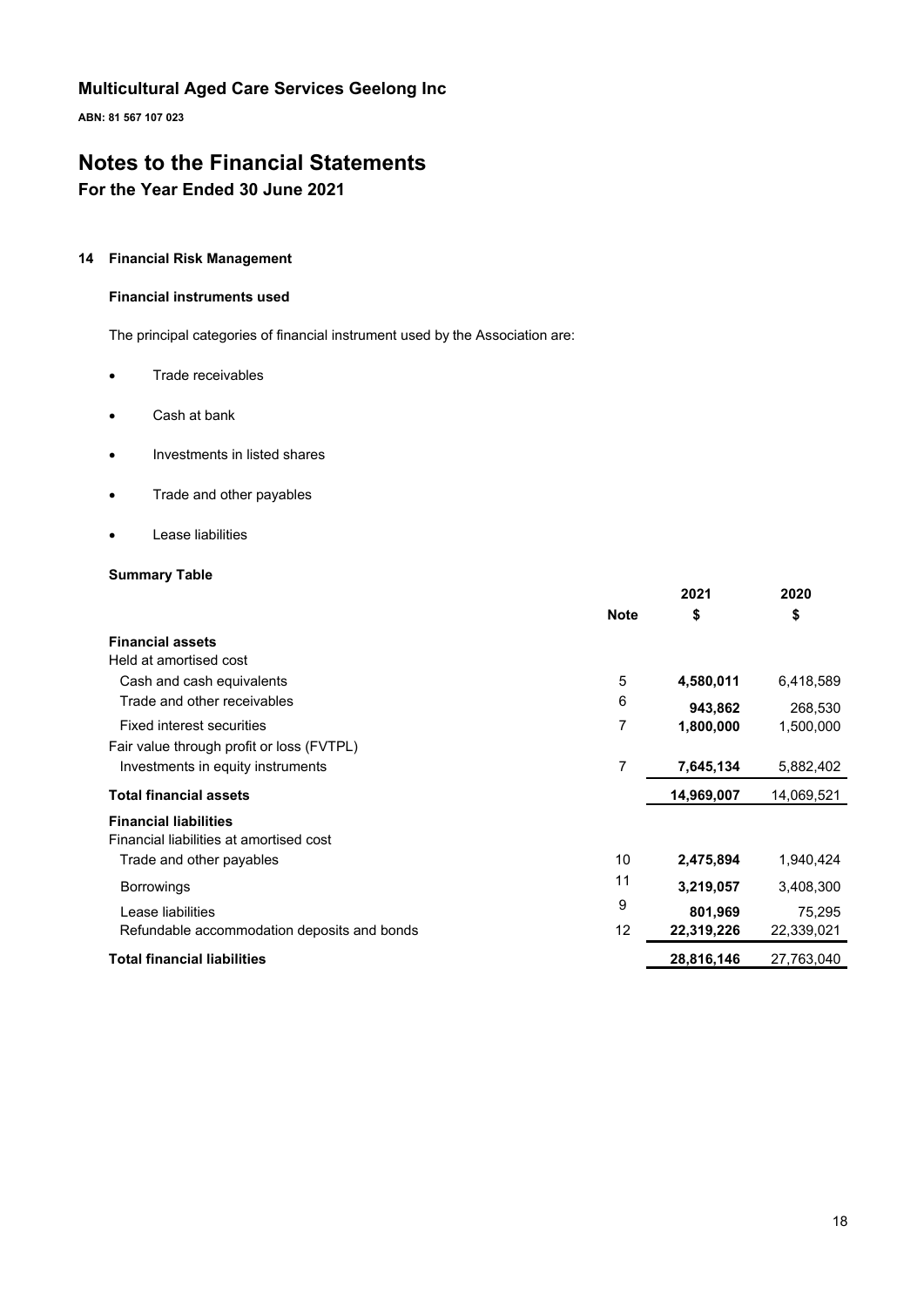**ABN: 81 567 107 023**

## **Notes to the Financial Statements**

## **For the Year Ended 30 June 2021**

### **15 Key Management Personnel Remuneration**

The totals of remuneration paid to the key management personnel of Multicultural Aged Care Services Geelong Inc during the year are as follows: **2021 2020**

|    |                                                                        | 2021    | 2020    |
|----|------------------------------------------------------------------------|---------|---------|
|    |                                                                        | \$      | \$      |
|    | Short-term employee benefits                                           | 190,996 | 215,467 |
|    | Post-employment benefits                                               | 18,142  | 22,101  |
|    | Provision of key management personnel services by seperate entity      | 42,777  |         |
|    | Total key management personnel remuneration                            | 251,915 | 237,568 |
| 16 | <b>Auditors' Remuneration</b>                                          |         |         |
|    | Remuneration of the auditor Davidsons Assurance Services Pty Ltd, for: |         |         |
|    | Auditing of financial statements                                       | 11,000  | 10,800  |
|    | Other services                                                         | 1,750   | 17,750  |
|    | <b>Total auditors remuneration</b>                                     | 12.750  | 28.550  |

### **17 Fair Value Measurement**

The Association measures the following financial assets at fair value on a recurring basis:

- Financial assets
- Listed Shares

### **Fair value hierarchy**

AASB 13 *Fair Value Measurement* requires all assets and liabilities measured at fair value to be assigned to a level in the fair value hierarchy as follows:

Level 1 Unadjusted quoted prices in active markets for identical assets or liabilities that the entity can access at the measurement date. Level 2 Inputs other than quoted prices included within Level 1 that are observable for the asset or liability, either directly or indirectly. Level 3 Unobservable inputs for the asset or liability.

19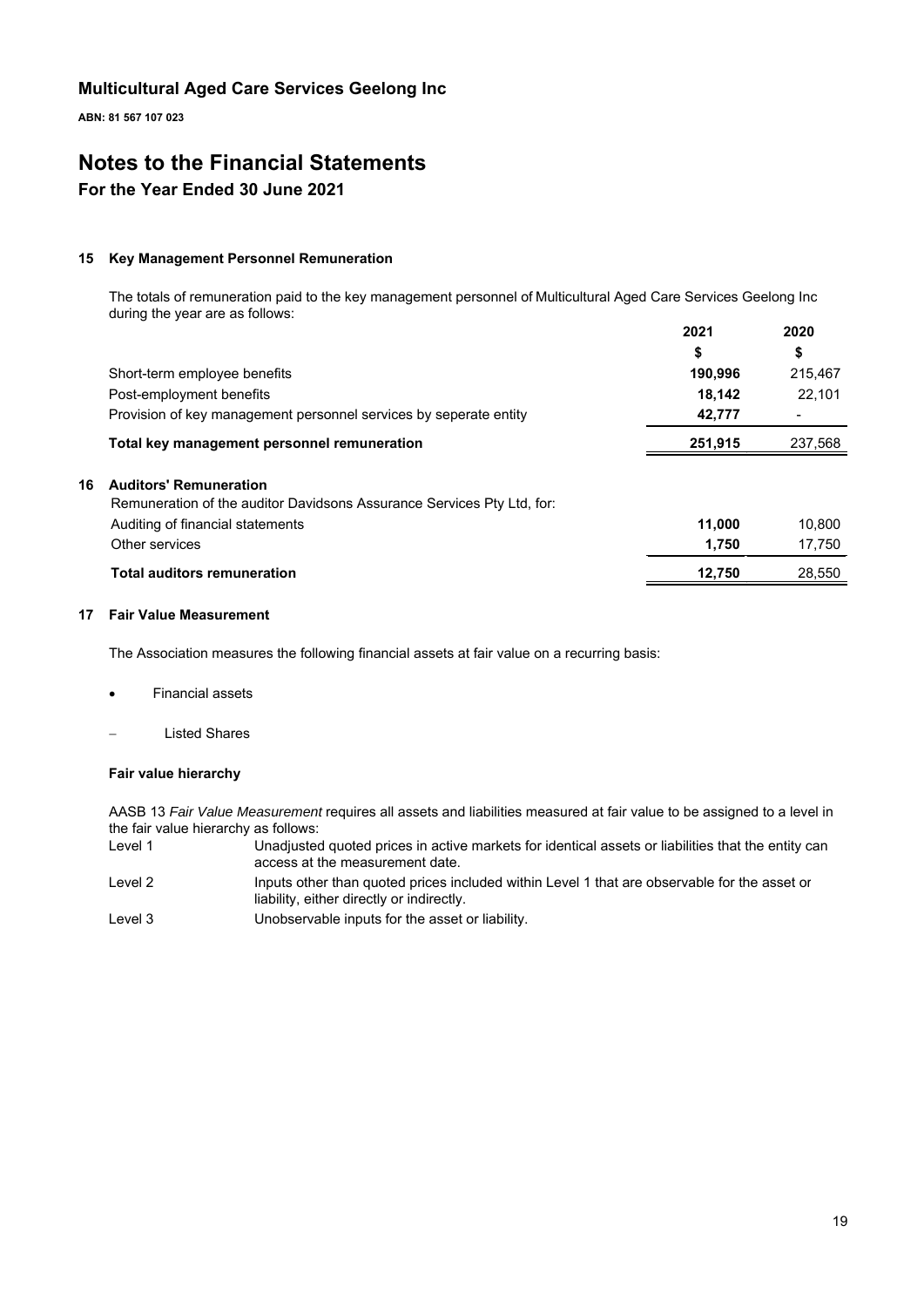**ABN: 81 567 107 023**

## **Notes to the Financial Statements**

## **For the Year Ended 30 June 2021**

#### **17 Fair Value Measurement**

#### **Fair value hierarchy**

The table below shows the assigned level for each asset and liability held at fair value by the association:

|                                                                 | Level 1   | Level 2                  | Level 3 | Total     |
|-----------------------------------------------------------------|-----------|--------------------------|---------|-----------|
| 30 June 2021                                                    | \$        | \$                       | \$      | \$        |
| Recurring fair value measurements                               |           |                          |         |           |
| <b>Financial assets</b><br><b>Listed Shares</b><br>30 June 2020 | 7,645,132 | $\blacksquare$           |         | 7,645,132 |
| Recurring fair value measurements                               |           |                          |         |           |
| <b>Financial assets</b><br><b>Listed Shares</b>                 | 5,882,402 | $\overline{\phantom{a}}$ | -       | 5,882,402 |

#### **18 Contingencies**

In the opinion of those charged with governance, the Association did not have any contingencies at 30 June 2021 (30 June 2020:None).

## **19 Related Parties**

## **(a) The Association's main related parties are as follows:**

### **Board Members**

T Alberline| G Costa G De Stefano Z McCubbery G Perry G Kovacs D Firth P Birkett S Fatouros

## **Chief Executive Officer**

J Leggo

Key management personnel - refer to Note 15.

#### **Other related parties**

Multicultural Community Services Geelong Inc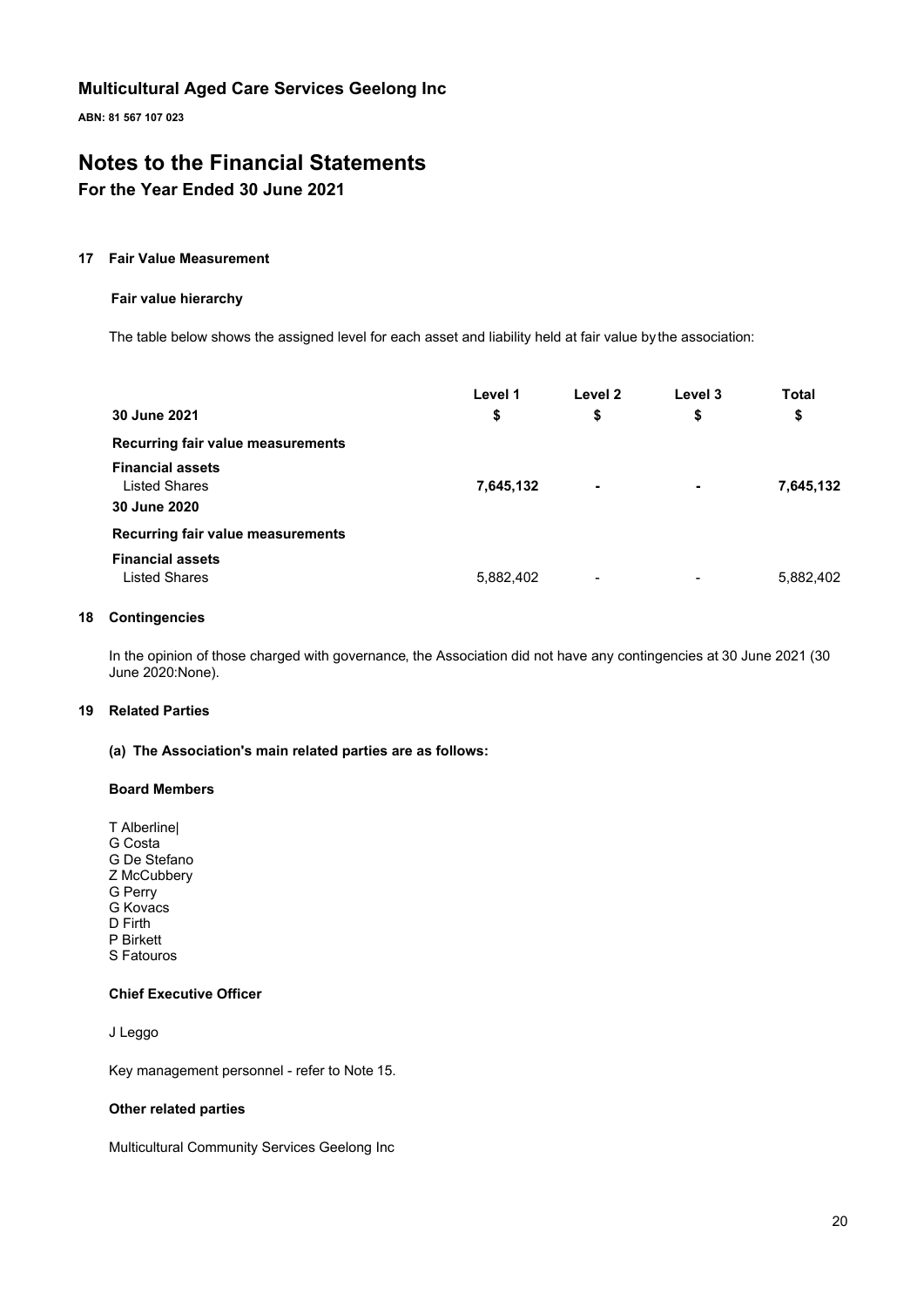**ABN: 81 567 107 023**

## **Notes to the Financial Statements**

## **For the Year Ended 30 June 2021**

## **19 Related Parties**

## **(a) The Association's main related parties are as follows:**

Other related parties include close family members of key management personnel and entities that are controlled or significantly influenced by those key management personnel or their close family members.

### **(b) Transactions with related parties**

The Board members are not remunerated for their services to Multicultural Aged Care Services Geelong Inc.

The following transactions occurred with related parties:

|    |                                                                            |              | <b>Balance</b><br>outstanding |
|----|----------------------------------------------------------------------------|--------------|-------------------------------|
|    |                                                                            | <b>Other</b> | Owed by the<br>association    |
|    |                                                                            | \$           | \$                            |
|    | <b>Multicultural Community Services Geelong Inc</b>                        |              |                               |
|    | Provision of CEO services                                                  | 42,777       | 42,777                        |
|    | Purchases on behalf of MSCG                                                | 19,842       | 11,430                        |
| 20 | <b>Cash Flow Information</b>                                               |              |                               |
|    | Reconciliation of net income to net cash provided by operating activities: |              |                               |
|    |                                                                            | 2021         | 2020                          |
|    |                                                                            | \$           | \$                            |
|    | Profit for the year                                                        | 291,543      | 659,605                       |
|    | Cash flows excluded from profit attributable to operating activities       |              |                               |
|    | Non-cash flows in profit:                                                  |              |                               |
|    | - depreciation                                                             | 1,081,768    | 1,008,958                     |
|    | - net gain/(loss) on disposal of property, plant and equipment             |              | (15,000)                      |
|    | - fair value movements on investments                                      | (651, 434)   | 345,543                       |
|    | Changes in assets and liabilities:                                         |              |                               |
|    | - (increase)/decrease in trade and other receivables                       | (675, 332)   | (46, 483)                     |
|    | - increase/(decrease) in trade and other payables                          | 535,470      | 460,729                       |
|    | - increase/(decrease) in provisions                                        | 31,826       | 193,492                       |
|    | <b>Cashflows from operations</b>                                           | 613,841      | 2,606,844                     |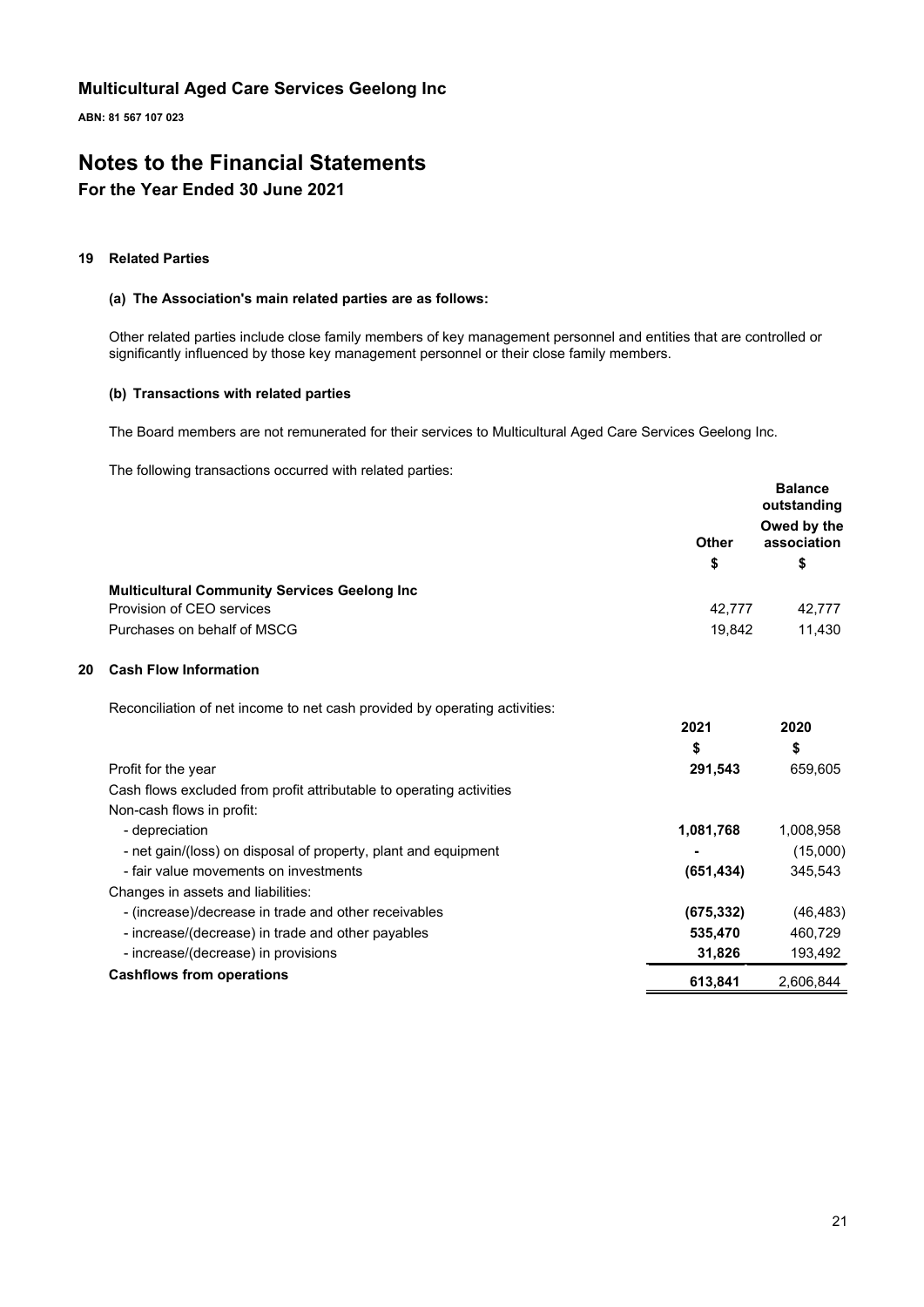**ABN: 81 567 107 023**

## **Notes to the Financial Statements For the Year Ended 30 June 2021**

### **21 Events Occurring After the Reporting Date**

During the reporting period the Board of Directors of Multicultural Aged Care Services Geelong Inc (MACS) formally approved the merger of MACS with Geelong Ethnic Community Council Inc. (GECC, trading as Diversitat) to form Multicultural Community Services Geelong Inc. (MCSG). MCSG was formed on 10 December 2020 and its Board consists of the Directors of MACS and GECC. The merger process is underwritten by a Service Agreement signed by the Boards of each of the three organisations. MCSG will be established in a planned and staged manner commencing with the appointment of the CEO on 3 May 2021, as noted in the accounts. The employment of current MACS staff and its funding, assets and liabilities will be progressively transferred to MCSG over the course of the 2021/22 financial year. It is intended, and formally agreed by the three Boards, that MACS, and GECC, will move to cease to exist as a formal legal entity over the period of the next two years.

Except for the above, no other matters or circumstances have arisen since the end of the financial year which significantly affected or could significantly affect the operations of the Association, the results of those operations or the state of affairs of the Association in future financial years.

### **22 Statutory Information**

The registered office and principal place of business of the Association is: Multicultural Aged Care Services Geelong Inc 100 Weddell Road NORTH GEELONG VIC 3215

### **23 COVID-19**

COVID continued to have an impact on operations during this financial year by challenging our income earning capacity and increasing our operating expenses. It has been evident that when not in a "lock-down" situation our income earning capacity has been restored quite quickly. However our increase in operating expenses remain relatively constant at approximately \$50,000 per month.

Whilst some extra Government funding has been received which is specifically related to COVID, approximately \$176k this financial year, our COVID operating expenses have impacted the financial result.

Strategies implemented and maintained include:

- Processes to ensure that adequate supplies of PPE are maintained
- Victorian Infection Prevention Services were engaged to provide professional specialised support
- Residents and Staff have been educated, encouraged and supported to receive vaccinations
- Extensive screening and monitoring is in place for visitors into the facility.

The organisation will meet its current capital commitments and other strategic initiatives will continue to be explored should they prove to enhance our service offering. Our liquidity and investment portfolio will continue to be managed conservatively.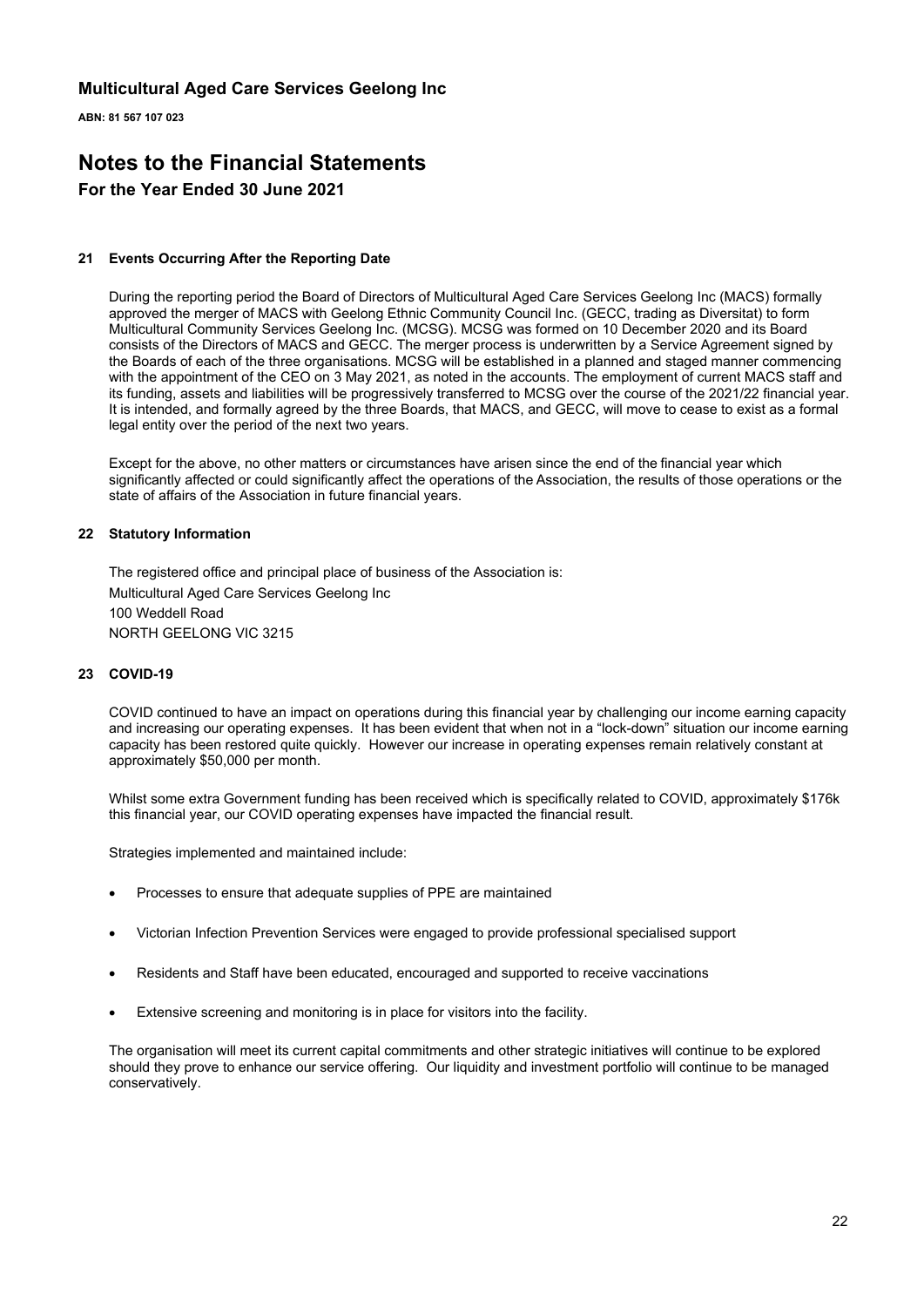**ABN: 81 567 107 023**

## **Responsible Persons' Declaration**

The responsible persons declare that in the responsible persons' opinion:

- there are reasonable grounds to believe that the registered entity is able to pay all of its debts, as and when they become due and payable; and
- the financial statements and notes satisfy the requirements of the *Australian Charities and Not-for-profits Commission Act 2012*.

Signed in accordance with subsection 60.15(2) of the *Australian Charities and Not-for-profit Commission Regulation 2013*.

| Firth |
|-------|
|       |

Dated this .............................. day of .............................. 2021 31st August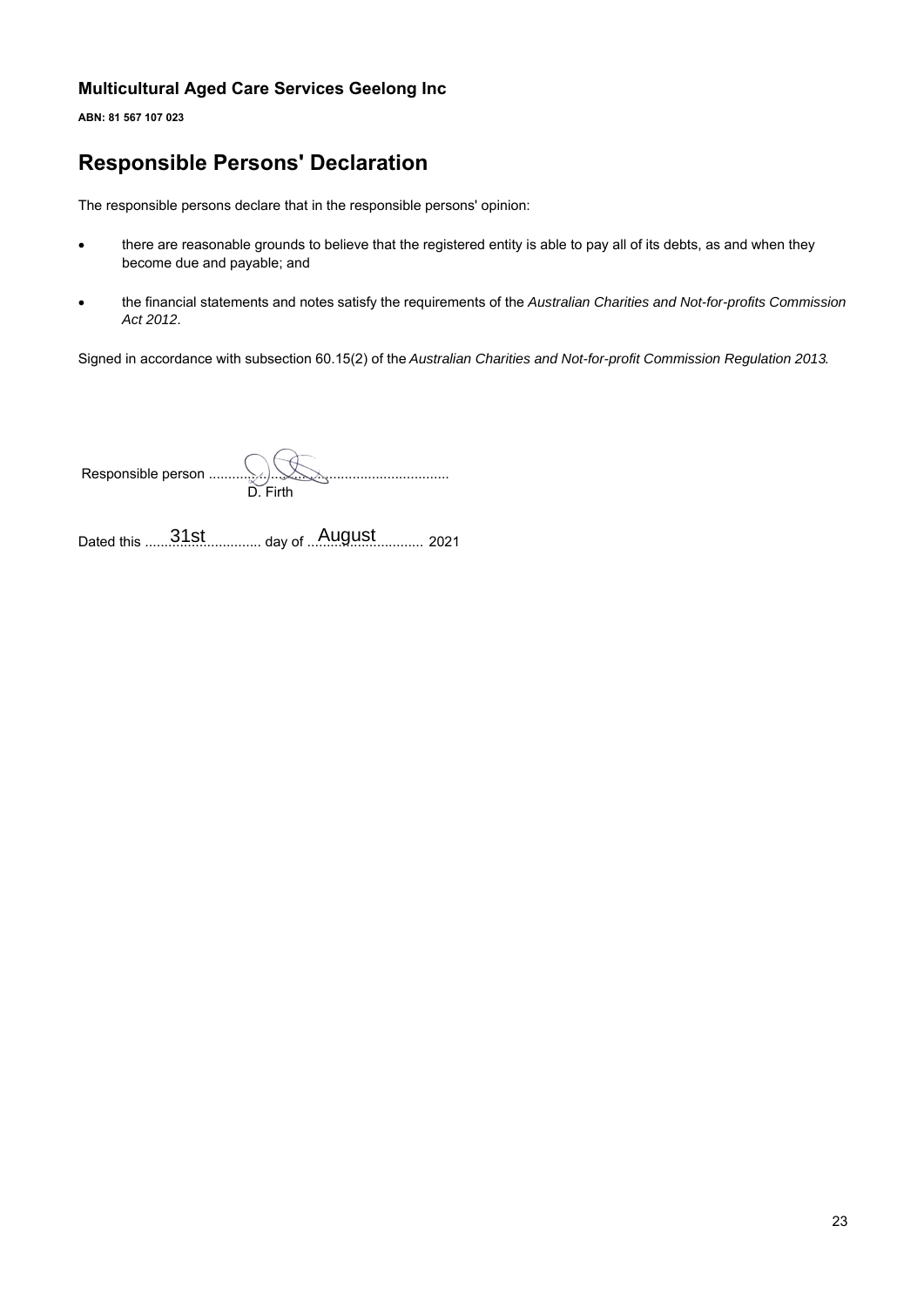



## **MULTICULTURAL AGED CARE SERVICES GEELONG INC.**

## **A.B.N. 81 567 107 023**

### **AUDITORS INDEPENDENCE DECLARATION UNDER 60-40 OF THE AUSTRALIAN CHARITIES AND NOT-FOR-PROFITS COMMISSION ACT 2012 TO THE MANAGEMENT COMMITTTEE OF MULTICULTURAL AGED CARE SERVICES GEELONG INC.**

I declare that, to the best of my knowledge and belief, during the year ended 30 June 2021 there have been:

- I. No contraventions of the auditor independence requirements of the Australian Charities and Not-forprofits Commission Act 2012 in relation to the audit; and
- II. No contraventions of any applicable code of professional conduct in relation to the audit.

Shile Wel

**Stephen Wight Director** 

Dated this 10<sup>th</sup> day of September, 2021

Davidsons Assurance Services Pty Ltd 101 West Fyans Street, Newtown, Geelong, 3220

/ GEELONG

101 West Fyans Street PO Box 386 Geelong VIC 3220 **PHONE 03 5221 6399** 

/ TORQUAY 6 Walker Street PO Box 125 Torquay VIC 3228 **PHONE 03 5261 2029**  / DIRECTORS Stephen Wight CA Stephen Kirtley CA

Davidsons Assurance Services Pty Ltd ACN 123 098 662 / ABN 77 123 098 662 info@davidsons.com.au

davidsons.com.au

Liability limited by a scheme approved under Professional Standards Legislation. Davidsons is not licensed to provide financial product advice under the Corporations Act 2001 (Cth)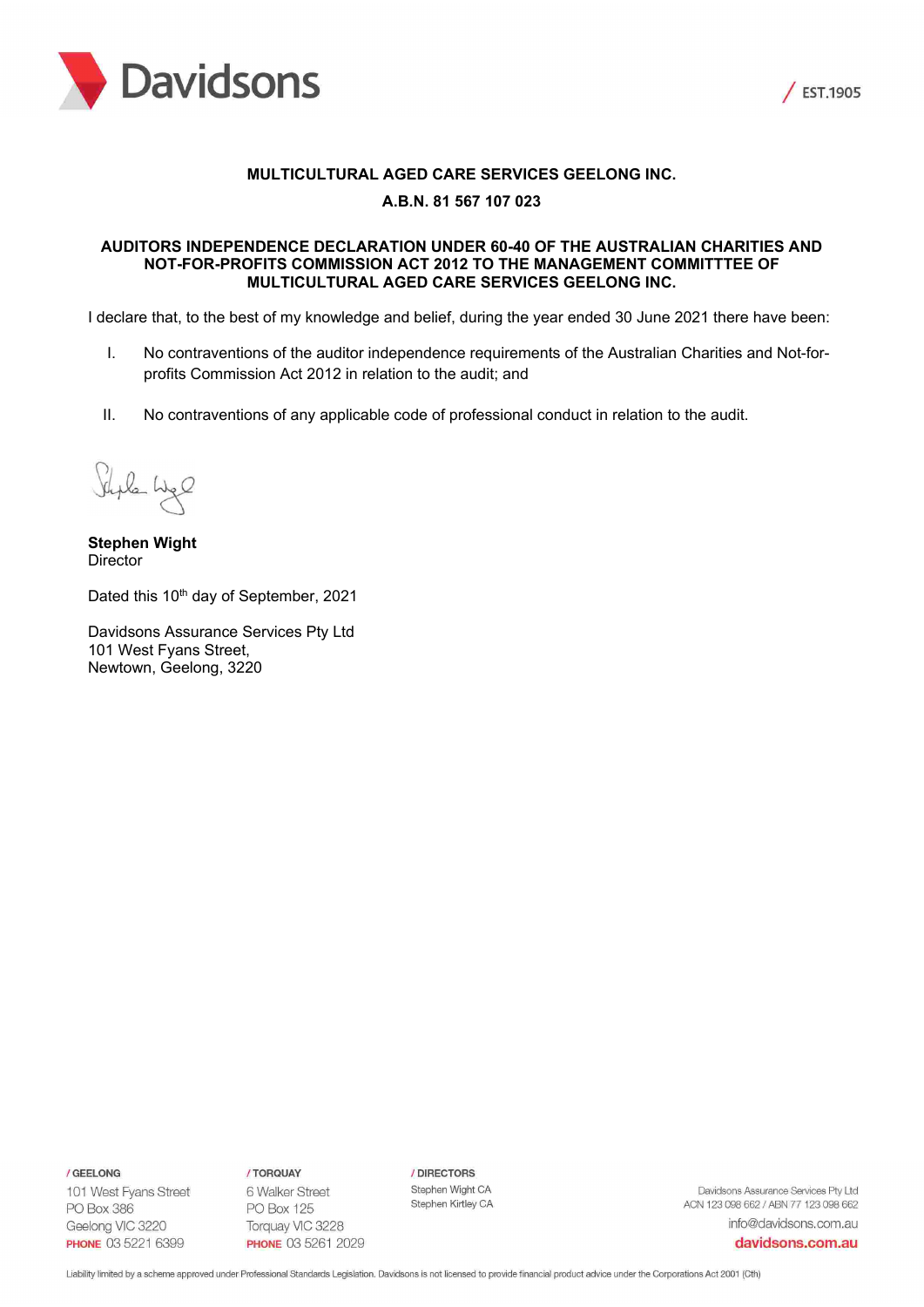



## **INDEPENDENT AUDITOR'S REPORT TO THE MEMBERS OF MULTICULTURAL AGED CARE SERVICES GEELONG INC**

## **Opinion**

We have audited the financial report of Multicultural Aged Care Services Geelong Inc (the association), which comprises the statement of financial position as at 30 June 2021, and the statement of comprehensive income, statement of changes in equity and cash flow statement for the year then ended, and notes to the financial statements, including a summary of significant accounting policies, and the declaration by those charged with governance.

In our opinion, the accompanying financial report presents fairly, in all material respects, the financial position of the association as at 30 June 2021 and its financial performance for the year then ended in accordance with the accounting policies described in Note 1 to the financial statements and the requirements of the *Australian Charities and Not-for-profits Commission Act 2012 (ACNC Act).*

### **Basis for Opinion**

We conducted our audit in accordance with Australian Auditing Standards. Our responsibilities under those standards are further described in the *Auditor's Responsibilities for the Audit of the Financial Report* section of our report. We are independent of the association in accordance with the ACNC Act, the ethical requirements of the Accounting Professional and Ethical Standards Board's APES 110: *Code of Ethics for Professional Accountants* (the Code) that are relevant to our audit of the financial report in Australia. We have also fulfilled our other ethical responsibilities in accordance with the Code.

We believe that the audit evidence we have obtained is sufficient and appropriate to provide a basis for our opinion.

### **Other Information**

Those charged with governance are responsible for the other information. The other information comprises the information included in the association's annual report for the year ended 30 June 2021, but does not include the financial report and our auditor's report thereon.

Our opinion on the financial report does not cover the other information and accordingly we do not express any form of assurance conclusion thereon.

In connection with our audit of the financial report, our responsibility is to read the other information and, in doing so, consider whether the other information is materially inconsistent with the financial report or our knowledge obtained in the audit or otherwise appears to be materially misstated.

If, based on the work we have performed, we conclude that there is a material misstatement of this other information, we are required to report that fact. We have nothing to report in this regard.

/ GEELONG

101 West Fyans Street PO Box 386 Geelong VIC 3220 **PHONE 03 5221 6399** 

/ TOROUAY 6 Walker Street PO Box 125 Torquay VIC 3228 **PHONE 03 5261 2029**  /DIRECTORS Stephen Wight CA Stephen Kirtley CA

Davidsons Assurance Services Pty Ltd ACN 123 098 662 / ABN 77 123 098 662 info@davidsons.com.au

davidsons.com.au

Liability limited by a scheme approved under Professional Standards Legislation. Davidsons is not licensed to provide financial product advice under the Corporations Act 2001 (Cth)